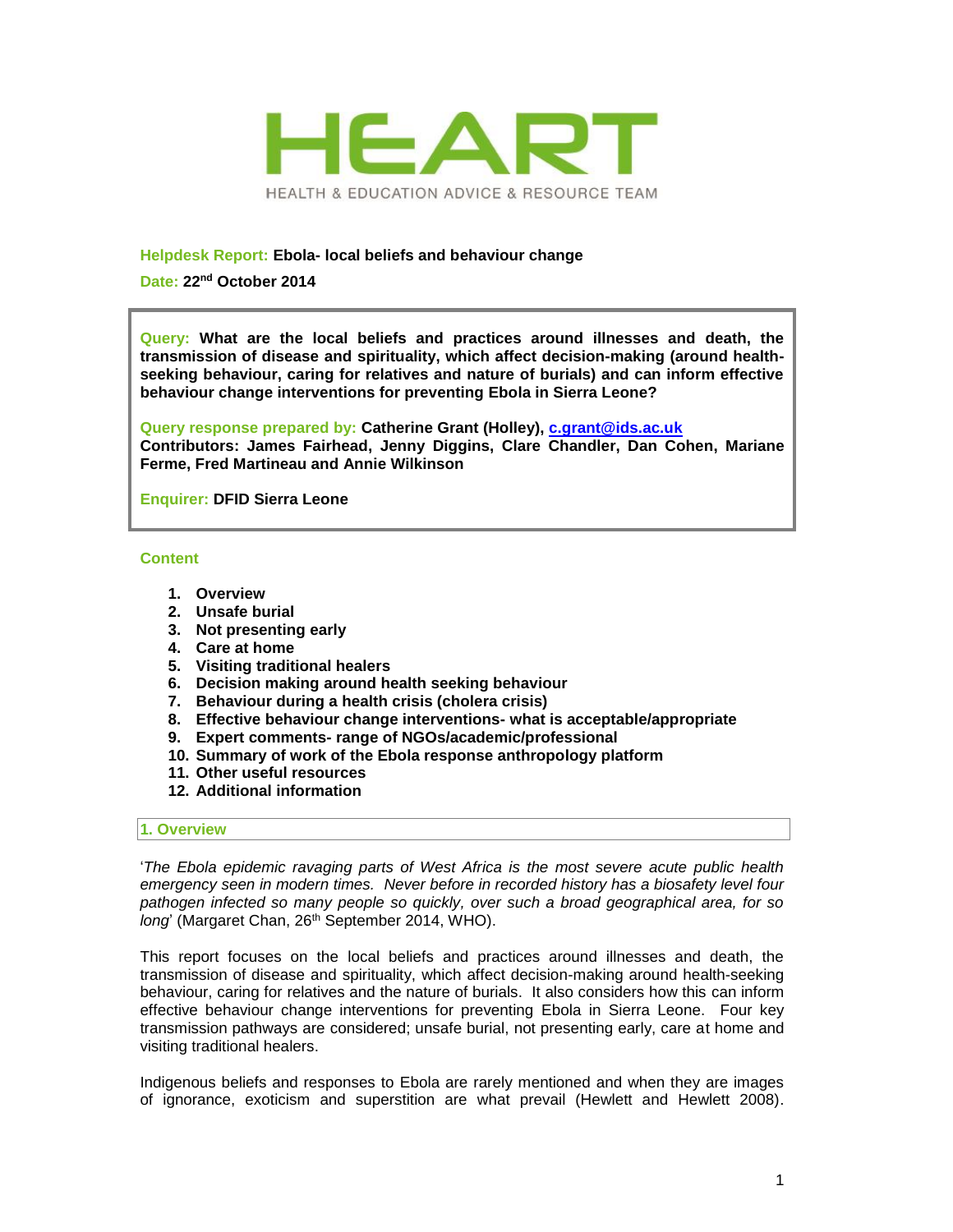However, social mobilisation is a key component because all stakeholders should be involved to enable pooling resources and optimising management of epidemics, this is especially important with Ebola due to the poor specificity of symptoms (Chippaux 2014). There are many areas where behaviour change can have a positive effect but ethical aspects should not be overlooked and this is now being recognised in scientific papers as well as in anthropological circles. For example, in Chippaux (2014) he gives a summary of some effective policy adaptations, including that isolation of patients, required to avoid contamination, should not be seen as segregation. The family should be able to see and talk to patients, even if they are prevented from touching them. Authorities and medical staff should comply with, as far as possible, funeral rites by providing body bags and coffins for the families. For instance, decontamination will be presented as ablutions that can be associated with the current ritual; deceased**'**s clothes will be buried in the grave rather than burned to prevent stigmatisation and other such culturally sensitive actions (Chippaux 2014).

People interpret and respond to disease in line with longstanding local frameworks. Public behaviours and attitudes that might at first sight appear to reflect ignorance, can and should be seen as part of cultural logics that make sense given regional history, social institutions and experience. Viewing conflicts as stemming from opposing categories of traditional and modern does not capture the complex and emergent meanings which define life in this region and this epidemic (Wilkinson, 2014, STEPS blog). This paper explores local beliefs and practice, how these influence health seeking behaviour and what behaviour change interventions are appropriate, it was prepared as a rapid response briefing, so covers these issues in brief detail.

### **Disease overview**

Ebola haemorrhagic fever is a virulent viral disease causing death in 50-90 percent of clinically diagnosed cases (Hewlett and Hewlett 2008). As a comparison, the rate for the SARS outbreak was 9.6 percent (WHO, 2004). The virus family Filoviridae includes 3 genera, of which Ebolavirus is one. There are 5 species that have been identified and the virus causing the 2014 West African outbreak belongs to the Zaire species (WHO, 2014). The incubation period is two- 21 days, with the initial onset being characterised by sudden fever, weakness, muscle pain and headache. This is followed by a sore throat, vomiting, diarrhea, a rash and abdominal and thorax pain. The final stage is characterised by hiccups, delirium and bleeding under the skin and from the mouth, nose, intestines and other openings, although haemmorhaging generally occurs in less than 50 percent of cases. It is extremely difficult to diagnose in the early stages as its symptoms are common to other diseases e.g. malaria (Hewlett and Hewlett 2008).

It is thought that fruit bats of the Pteropodidae family are natural Ebola virus hosts. Ebola is introduced into the human population through close contact with the bodily fluids of infected animals. Ebola then spreads through human-to-human transmission via direct contact (through broken skin or mucous membranes) with the blood, secretions, organs or other bodily fluids of infected people, and with surfaces and materials contaminated with these fluids. People remain infectious as long as their blood and body fluids, including semen and breast milk, contain the virus. Men who have recovered from the disease can still transmit the virus through their semen for up to 7 weeks after recovery from illness (WHO, 2014).

Coverage has focused on the 'global outbreak narrative', seen around so many other emerging infectious diseases, in which a disease 'out of Africa' threatens a world of mobile people and microbes. However, Ebola is of course a set of personal tragedies, losing loved ones, and a tragedy for a social fabric where people now fear to hug, to shake hands, to make love – and where doing the social and moral good of caring well for the sick and the dead well brings likely sickness and death. Beyond this, Ebola presages a set of livelihood tragedies as food and trade routes break down (Leach 2014).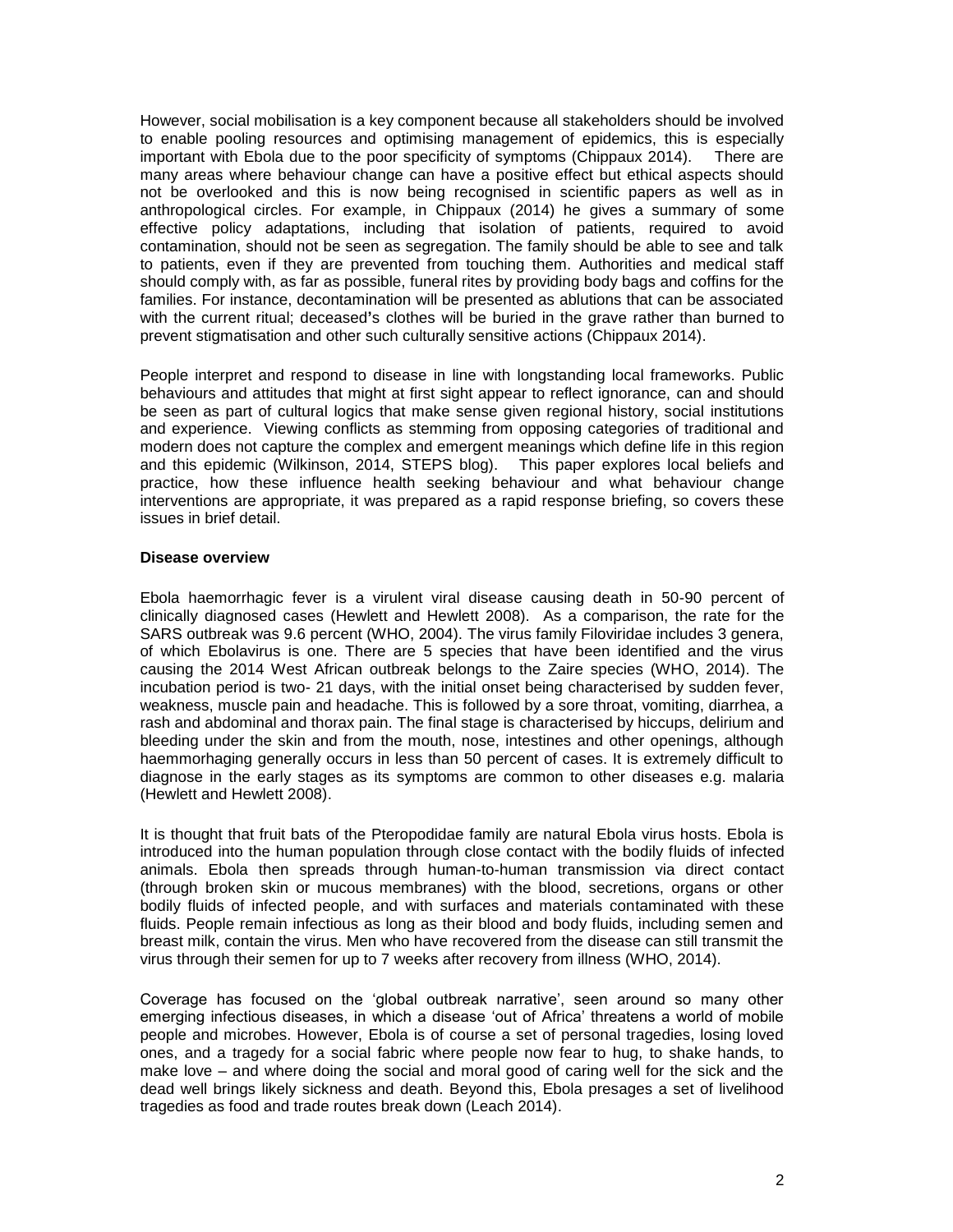### **2. Unsafe burial**

The greatest numbers of Ebola virus disease (EVD) cases to date in Sierra Leone are found in villages in Mende-speaking areas. Funerals are known to be a factor in communicating EVD. The corpse is often still highly infectious. Cases have been reported in which the virus has been transmitted to mourners at funerals and especially to those involved in preparing the body for burial. Thus, it is important to understand Mende village burial practices (Richards et al, 2014 [http://www.culanth.org/fieldsights/590-village-funerals-and-the-spread](http://www.culanth.org/fieldsights/590-village-funerals-and-the-spread-of-ebola-virus-disease)[of-ebola-virus-disease\)](http://www.culanth.org/fieldsights/590-village-funerals-and-the-spread-of-ebola-virus-disease), and burial practices in Sierra Leone generally. However, such practices are not standardised, are likely to change as social responses to Ebola evolve, and therefore need to be discussed on a locality by locality basis (Fairhead, 2014, briefing). The region has many religions, Christian, Muslim and the ancient indigenous religious practices. Burial should respectful of all. Fairhead's paper, *The significance of death, funerals and the after-life in Ebola-hit Sierra Leone, Guinea and Liberia: Anthropological insights into infection and social resistance* goes into this in more detail than is possible here.

### **Understanding local beliefs around death**

Fairhead, 2014 describes local beliefs around death; 'for many, mortuary practices are orchestrated to enable the dead person to accede to the 'village of the ancestors' where they reunite with the dead and live a very similar life to those on earth and continue to participate in affairs on earth. How the person has lived on earth does not shape their destiny there. This is determined instead by the accomplishment (or not) by those living of the mortuary requirements that are due them. If the correct treatments and sacrifices are not made, the spirit might not even attain the village of the dead, and will be condemned instead to wander eternally, and return to torment their family. This is to be feared, as the angry spirit will throw spells on their descendants, send illnesses, make pregnant women abort, or make them give birth to monsters. This is why people are so concerned by the proper conduct of funerals, and seek to die among respectful friends and family. To die of Ebola is one thing, but to be deprived of an afterlife is quite another. Even recently, seriously ill patients or their relatives who manage their treatment are likely to give higher priority to communal feasting and secret society fees than to expenditure for clinical consultation and drugs. People desire strongly to be buried in their own community so that they can rejoin their ancestors in the 'village of the dead', and will go to great efforts not be left to wander eternally the lonely stranger-dead. Unceremonious burials near Ebola Treatment Centres that are outside of villages may well echo the burials of the sorcerers, robbers and strangers, so it is not surprising that people may be hesitant to die there' (Fairhead, 2014).

More details on a particular region can be found in MacCormack's paper; 'people living in the Sherbro coastal area of Sierra Lone have a social organisation based upon descent from named ancestors. Ancestors, the living and those not yet born constitute a great chain of being. This continuum of existence is punctuated by, and made discontinuous by rites of passage (birth, puberty, death). Dying is a period of ambiguity in which a person is still among the living, but babbles of the past, a sign that he or she is in the process of becoming an ancestor. Senility is positively interpreted as a sign that the person has begun to slip across into that aspect of being (this could be important for interpretation of Ebola symptoms too). Ancestors are the ultimate source of blessings and misfortune so the dying are treated with great consideration. The ambiguity of this stage is resolved through rituals which 'carry' the immediate deceased through this inbetween stage and places them in a category of ancestors. Until this is done, the period of ambiguity is perceived by the community as a period of danger. Post mortems of internal organs are also routinely done by Poro (the men's secret society) to look for signs of the true character of the deceased. These have a bearing of the specific content of the death rites. This is based on 15 years of field work in coastal Sierra Leone and more detail can be found in the full paper' (MacCormack 1985).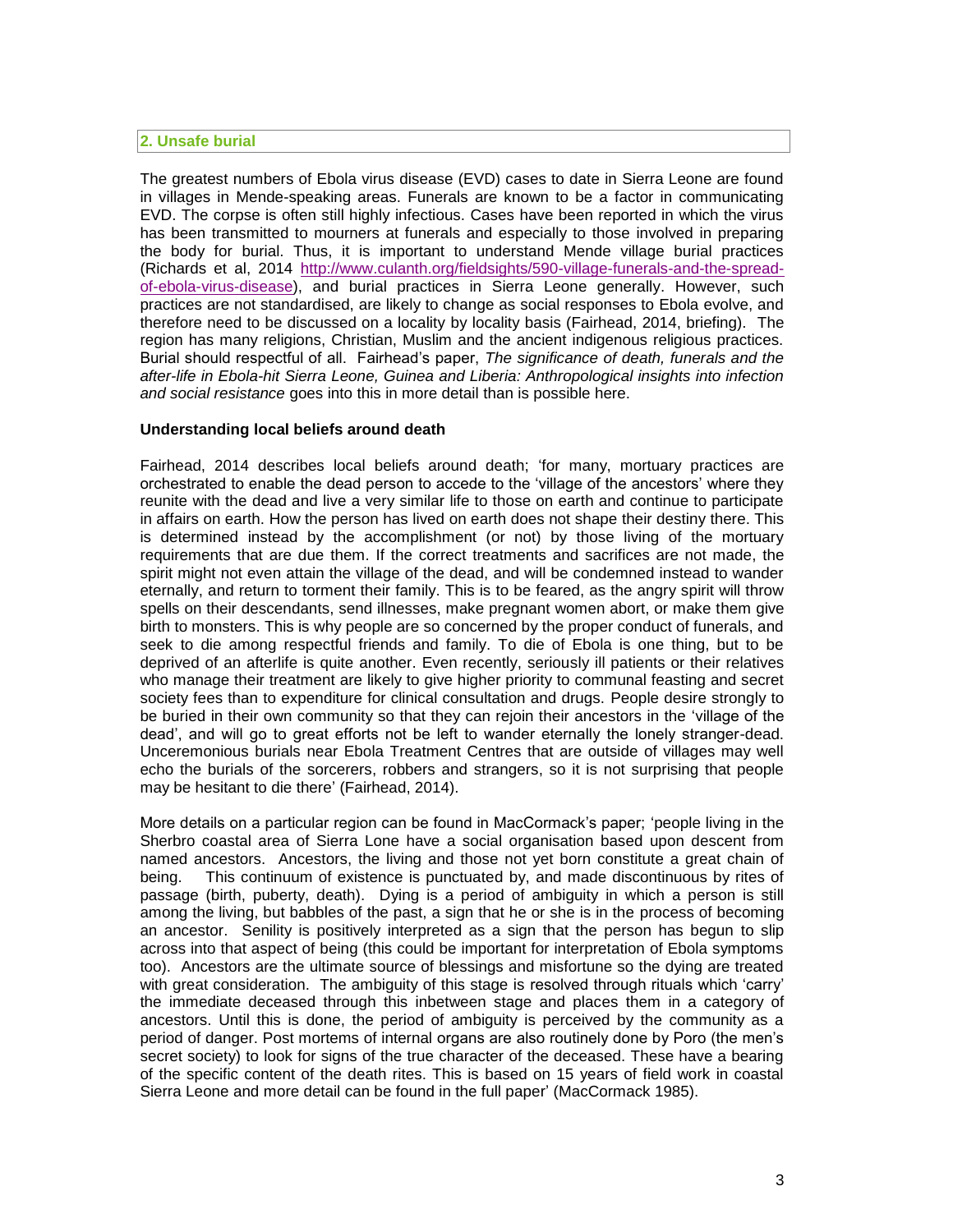The importance of burial practices cannot be underestimated as they are strictly controlled by the male and female societies (known as 'secret societies' in English) who are central to local and regional politics. Medical teams wishing to prevent traditional burials will likely be intervening in domains of power and 'secret' knowledge that lie at the heart of the sociopolitical fabric which society officials control (Wilkinson, 2014, STEPS blog). A proper burial, where the family demonstrate respect for the deceased's spirit, is a key element of African life and funerals have become a key source of Ebola infection in the region. The spirit continues to stay close to the family and if not respected can bring harm, illness and misfortune (Hewlett and Hewlett 2008). Mourners may contract the disease by touching the corpse to express sympathy or say farewell or by coming into contact with those who have nursed an Ebola patient. In other cases, it is the movement of the corpse between villages that is likely to pose a transmission risk to neighboring communities. This risk might occur when a woman relocated upon marriage to her husband's village dies, and needs to be interred at home (Richards et al, 2014 [http://www.culanth.org/fieldsights/590-village-funerals-and-the-spread](http://www.culanth.org/fieldsights/590-village-funerals-and-the-spread-of-ebola-virus-disease)[of-ebola-virus-disease\)](http://www.culanth.org/fieldsights/590-village-funerals-and-the-spread-of-ebola-virus-disease).

### **Rural burial practices and preparation of bodies for burial in Sierra Leone Aspects of burial and funeral practices that can amplify outbreaks are underlined**

Specific issues in the case of Sierra Leone are that '*there is a gendered dimension to death and funeral rituals because of rights in potential offspring, the practice of polygamy, and levirate (a man's wives being "inherited" by his surviving brothers at his death), which makes what happens when a man dies very different to what happens when a woman dies. Things are much more dangerous when a man dies in Mende-speaking Sierra Leone, because part of his wives' mourning involves smearing her head and face with mud formed by the runoff water from his body's washing. A similar practice was not seen with widowed men*' (Mariane Ferme, email communication, 2014, referring to her 2001 book, referenced below).

'*Bodies are washed and touched (though not much in my experience: body washing was a*  specialised occupation of only 3 or so elders in the community, and was done out of sight of *the rest of the community, and by the time the body was seen again by the general population it was wrapped in cloth, with only the eyes showing. So even if that body was touched, it was through clean cloth. No kissing--people don't kiss each other when they are alive, they don't start doing so with a body. In my opinion, it would be fairly easy to persuade people not to touch a body, or to touch it less than is normally done (*Ferme, email communication, 2014).

*Only a particular kind of divination session, performed when there was some doubt as to whether the deceased may have been a witch, involved a ritual specialist touching the body'* (Mariane Ferme, email communication, 2014). As with disease, there are multiple kinds and causes of death. Certain circumstances – such as sudden death or that of a pregnant woman – raise suspicion. 'Witchcraft' is the most frequently discussed but this confuses some distinct phenomena including malicious spirits, bad intent by sorcerers, and inappropriate behaviour. If a death is blamed on 'witchcraft' it is necessary to establish which of these three is thought to be at work as they will be dealt with differently. Such deaths may require special practices and again secret knowledge is likely to be important. This may be an additional reason why funerals are proving a flashpoint in this epidemic. It is possible that by not allowing the secret societies to carry out the appropriate cleansing after unusual deaths that medical teams are perceived to be making the situation worse (Wilkinson, 2014, STEPS blog).

However, Fairhead, 2014 described touching in more detail, and slightly differently, showing there are many traditions, not just one formula, as mentioned earlier. 'There are several aspects of mortuary practices in which people touch bodies. The first concern washing the body. There are other important reasons for touching a body. First, the deceased's eyes need to be closed, usually by a brother. Second, in the privacy of a hut, the corpse should be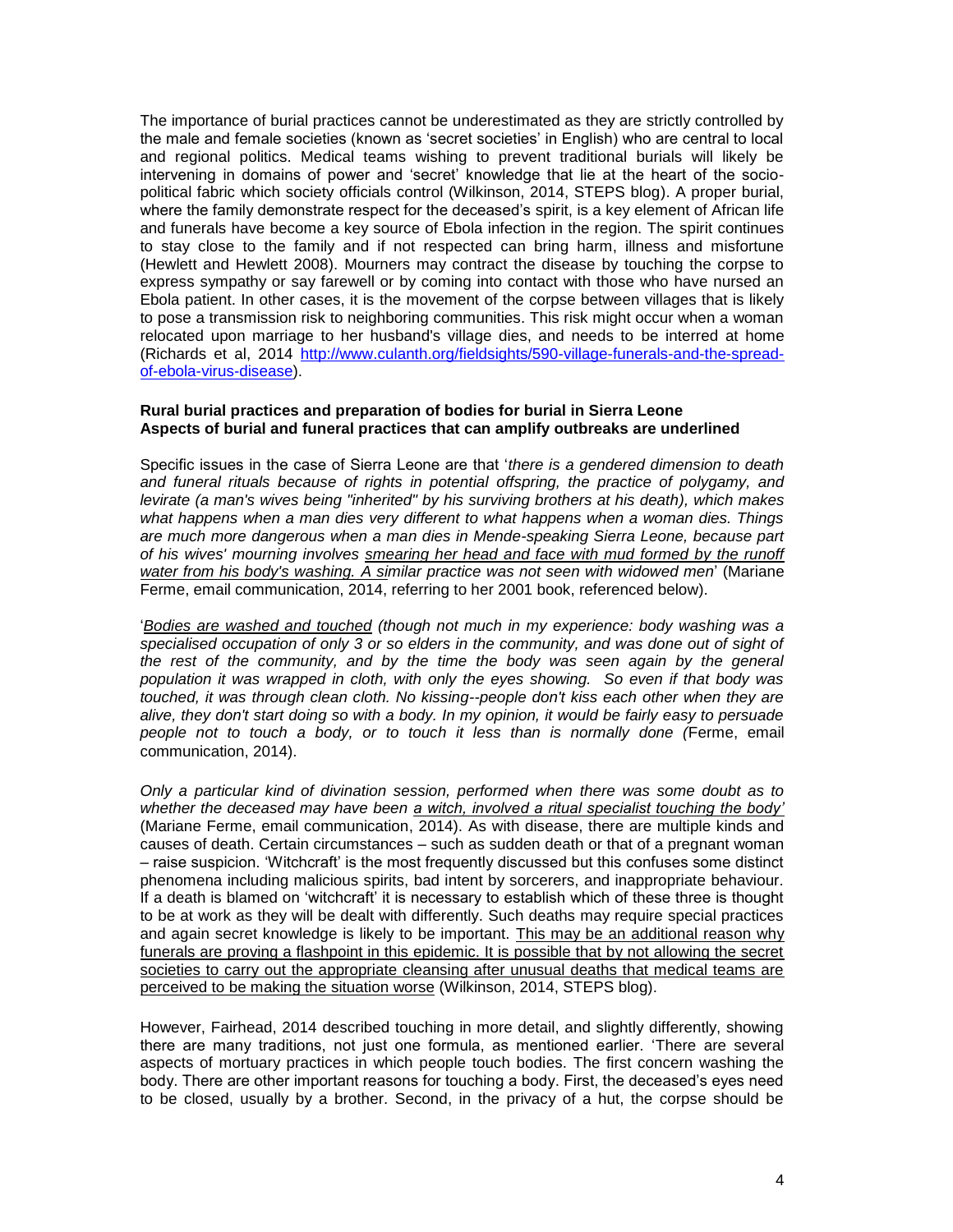washed, sometimes also oiled (with palm oil), and then dressed well. Usually men will wash and prepare men, and women, women. For several reasons, the body will be washed twice, first when initially clothed or wrapped in a fine cloth, and then when re-clothed for burial (perhaps in cheaper material). This rewrapping and the fate of the recycled cloth will both be sources of funeral-related infection' (Fairhead, 2014).

'A second set of reasons for touching the body concern divinatory practices. During some mortuary ceremonies, it is important to ascertain whether (a) the dead person was themselves a sorcerer - all people can be suspected to have been a sorcerer, and recent misfortunes might be attributed to them; or (b) whether the dead person was killed by a sorcerer. The more important the person, the more likely someone might be blamed. Modes of divination vary. In one version used historically (and potentially, today) the dead body (or as a substitute of the clothes, hair and fingernails of the deceased) is paraded on a head-held stretcher around the village so the deceased spirit can speak through a living medium to name the sorcerer or admit themselves to be one. In another version, the spleen (or liver) of the body is removed and put in water, and if it sinks, the person was a sorcerer. *The use of bodies in such divination to discover the cause of death has been noted as one reason for infection in the Ebola crisis*. This is not a tradition destined 'to die out'. It is very important to identify witches prior to their burial, as a witch must be buried in a special way "to render the spirit innocuous, or they will continue after their death to cause illness, crop failures and other misfortune." Those who do not attend funerals, or who mourn insufficiently might well be suspected of sorcery, which accounts in part for the high attendance at funerals' (Fairhead 2014).

'A third reason for touching the body concerns the 'initiation' of youth. The deaths of the young who have not yet been initiated are usually relatively small affairs – they are not yet full people. In some locations, however, on the death of an uninitiated girl, her body is washed, rubbed with shea butter or palm oil and dressed in her best clothes. Her hair will be carefully plaited and every wish she had expressed complied with. Things become more elaborate if the date of her initiation was already fixed, so the dead girl will arrive at the dead with the social status of an adult. The old women proficient in excision (i.e. 'Female Genital Mutilation' will be called and the dead body initiated into sexual adulthood in this way. Perhaps if the girl was engaged, the groom would have to 'marry' the corpse, and spend a night in its company or risk the dead girls' wrath.' (Fairhead, 2014).

'Rural Sierra Leoneans are also familiar with people sometimes reviving after apparent death, and bodily contact with the deceased around the time of death helps confirm that the person really has died. This contact is thus not as strange as some outsiders appear to find it (Fairhead, 2014, briefing). There are compelling reasons to attend the house of the dead and the eventual internment. First, there is a need to express empathy for the bereaved. Second, there are social obligations to be discharged (e.g. to kin or affines). Third, absence might create suspicion (deaths are often attributed to malice rather than misfortune) (Fairhead, 2014, briefing). Where someone should be buried is also important, those who are local to the village should be buried there and strangers (e.g. visiting health workers) should be buried outside the village' (Fairhead, 2014).

'In some regions, the body of the first child to die from any couple is buried in a very different way and in a special location. Their death is effectively denied as their body is returned 'to the land' effectively as the family's personal sacrifice to the land spirit. This person will thus not re-join the family ancestors. They are lightly buried (or simply thrown without ceremony) in a special wooded area on the village margins. They are washed with a special decoction and buried naked, wrapped only in leaves of *Newbouldia Levis*, and carried by men if male, and by women if female. Sometimes all the 'bad deaths' (of strangers, those struck by lightning, lepers etc.) are also buried among these "first dead" (effectively becoming sacrifices to the land). A confessed sorcerer can be buried in the mud near a pond or river – never in the village – , upside down and naked. Whether any burial is 'East / West' or 'North / South' and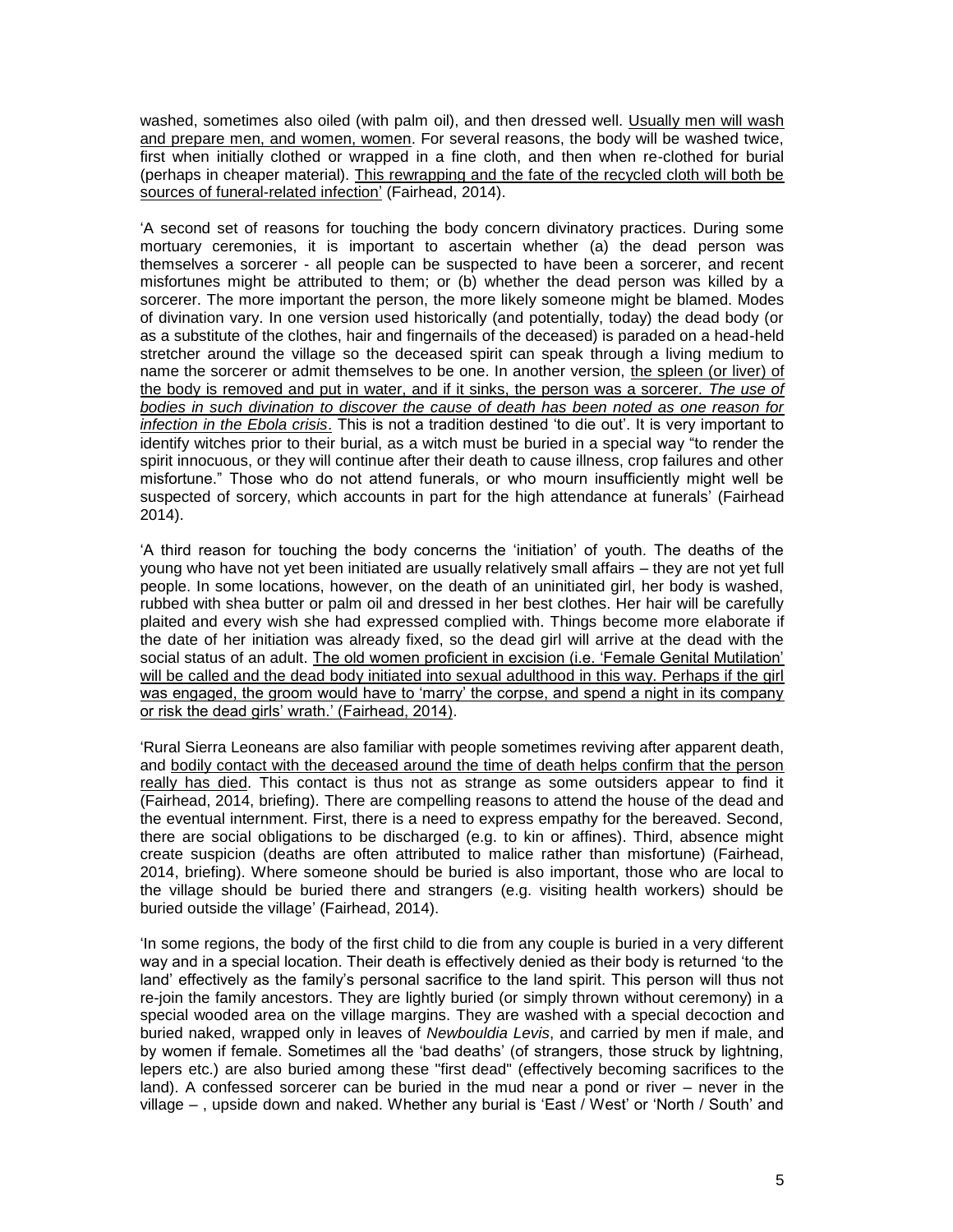which is the head end is significant, as is whether the burial of a person is on one side or the other. Exactly what the significance is needs to be discerned for each location' (Fairhead, 2014)

## **Gender issues**

'Typically, a third to a half of all married women in a Mende village have been born in another settlement, generally a neighboring village, though some come from further afield. In Mende settlements, persons living outside their village of birth are known as *hota* (stranger). Natives of the settlement are *tali* (town people). Female marriage partners from outside the village are also classified as hota. A female hota in an incomplete marriage is liable to be taken to the village of her lineage for burial. Marriage for Mende villagers is a process, not a state. A relationship begins upon agreement that certain gifts and services will be provided for the parents and family of the woman by the husband in recognition of that lineage's gift of a bride' (Richards et al, 2014 [http://www.culanth.org/fieldsights/590-village-funerals-and-the-spread](http://www.culanth.org/fieldsights/590-village-funerals-and-the-spread-of-ebola-virus-disease)[of-ebola-virus-disease\)](http://www.culanth.org/fieldsights/590-village-funerals-and-the-spread-of-ebola-virus-disease).

'In a recent study (May–June 2014) of three villages in Kamajei chiefdom (Moyamba District) data were collected on 79 current marriage partnerships. This was a random sample of about one third of all marriages in the three settlements. The female partner was hota (i.e. came from outside the village) in 62.2 percent of cases (averaged over the three villages). In only 15.9 percent of cases was the marriage recognised to be complete. The figure was smaller for tali marriages (8.8 percent)'. (Richards et al, 2014).

'The hota partners of incomplete marriages are of special significance to the spread of Ebola, since in the case that the woman dies the husband will be expected to travel to her home village and make a settlement of outstanding marriage promises before he is given permission by the family to bury his wife's corpse. Burial will generally then be done in the woman's village' (Richards et al, 2014).

**A behaviour change which may be possible is: '**In certain regions (e.g. Sherbro) women may be conveyed to their natal homes to be buried. Importantly, however, when a death occurs away from home and the body could not be brought back, the stone (or similar) can be taken from the actual tomb and brought to the native village so the deceased can be integrated with their ancestors. *Such a tradition enables one to avoid moving actual bodies home, and such a ritual might be significant in addressing properly the burial of some Ebola victims away from home*. A similar item for a deceased woman might be placed on the altar of the women's cult' (Fairhead, 2014).

One area where culture affects decision making regarding going near a corpse is wife inheritance. In Ferme's book, *The Underneath of Things*, wife inheritance (po nyahanga) is described, where widows marry a dead man's brother after a 40 day mourning period [\(http://books.google.co.uk/books?id=hHfy4poWQw8C&printsec=frontcover#v=onepage&q&f=](http://books.google.co.uk/books?id=hHfy4poWQw8C&printsec=frontcover#v=onepage&q&f=false) [false\)](http://books.google.co.uk/books?id=hHfy4poWQw8C&printsec=frontcover#v=onepage&q&f=false). 'This was more common in Kpuawala, where the author is writing about, when the widow is part of a large household comprising resident adult sons and their families, who were an attractive labour source and dependents for aging male relatives of the deceased. She gives an example of an elderly widow who was intensely courted by surviving brothers. As part of this process, 40 days after the death soil from the place where the dead husband was washed is collected, mixed with water in a hole and the widow, whose head had been kept shaved brought her face and mouth down to the hole and initiates a ceremony where she addresses her husband and says now he is dead they are no longer married, his spirit should stop roaming close to her and not be jealous and his children are left to her (more details on page 94 of the book), mud is smeared on the widow's body and an area set up only to be entered by other widows. A similar thing happened with widowers, but there was no link to initiation and there were other rituals which did not involve the dirt which had been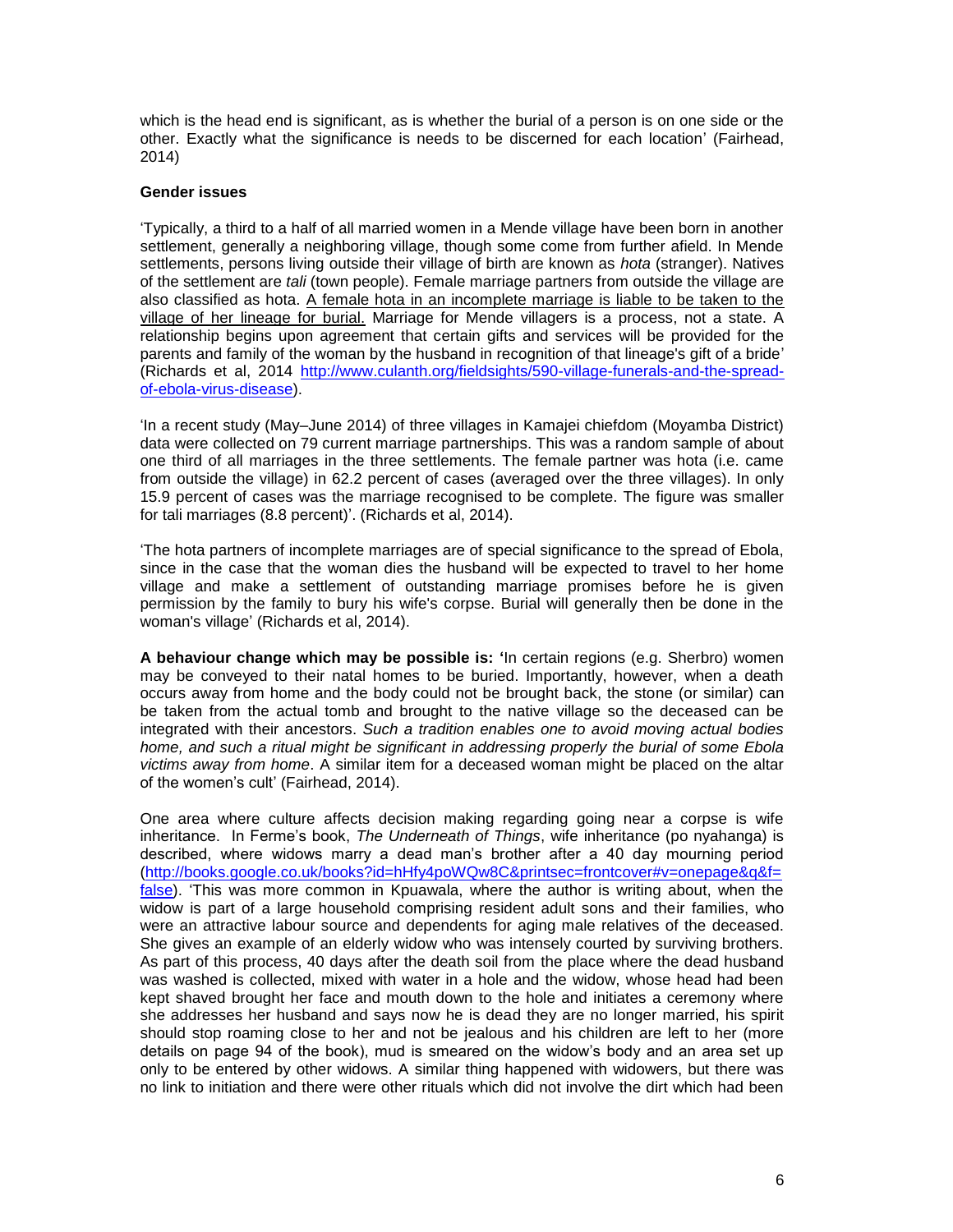in contact with the wife's body. New spouses who are elderly often do not move to physically live together. This revisiting of the location of a corpse may be significant'.

## **Urban burial practices in Sierra Leone (Lipton 2014)**

'Funeral practices in Freetown are varied with differences between typical Muslim and Christian practices. Muslims typically bury the body the same day, or the day after, the death, whereas Christians might wait for up to several weeks while arrangements are made. Muslims normally bury bodies in a shroud, whereas Christians use a coffin. The bodies are typically prepared for burial (washed) by family members.

Funerals typically consist of a vigil (for Christians) the night before the burial, followed by a religious service in a Church or Mosque during the day, then a parade through the streets to a public cemetery. There are often gatherings in the subsequent days, where food is cooked and eaten communally. After 40 days there is another significant ceremony. Some residents of Freetown are also buried in their family villages upcountry (most residents of Freetown identify a village as their 'home' village).

The physical burying work in many cemeteries in Freetown is performed by undertakers who are informally attached to cemeteries. Payment is made through a collection after the ceremony.

Funerals are important social occasions, which people value attending highly and travel long distances for at significant personal expense. They facilitate acute expressions of grief during the ceremony surrounded by more celebratory elements.

Since the Ebola outbreak many in Freetown have been cautious about attending funerals because of the health risk. While some are resistant to the authorities performing burials, others have abandoned bodies in the street, in part to avoid their households being quarantined or infected'.

#### **Examples from other cultures**

Examples from the Congo showed that burial and funeral practices were important to the ways in which Ebola has been transmitted and showed how practices could be modified to prevent disease transmission (Hewlett and Hewlett 2008 p.78- How can burial and funeral practices be modified to decrease Ebola transmission?). In most parts of Africa, shortly after the person dies, the body is washed and dressed in a favourite outfit. The gender of the person who washes the body is the same as the person who dies, except for children which can be washed by either. Often people are placed on a bed for twenty-four hours, while family members kiss, hug and lay next to their loved one, wrapping the deceased in a sheet shortly before burial, performing communal washing of hands shortly after burial and then social activities such as dancing or sleeping together occur for several days after the burial.

'An analysis of media reports of resistance also reveals that concerns around death and burial have led to several forms of resistance to Ebola response teams. The most commonly reported form of resistance concerns villagers repelling intrusion (blocking roads and cutting bridges), stoning intruders and their vehicles. In the worst case in the Guinean Sous-Prefecture of Womey, villagers killed nine intruders, among them three senior doctors, three journalists, a pastor and the town's health worker, but there have been lesser attacks both in rural and in urban areas' (Fairhead 2014).

### **How this affects decision making and can inform effective behaviour change interventions**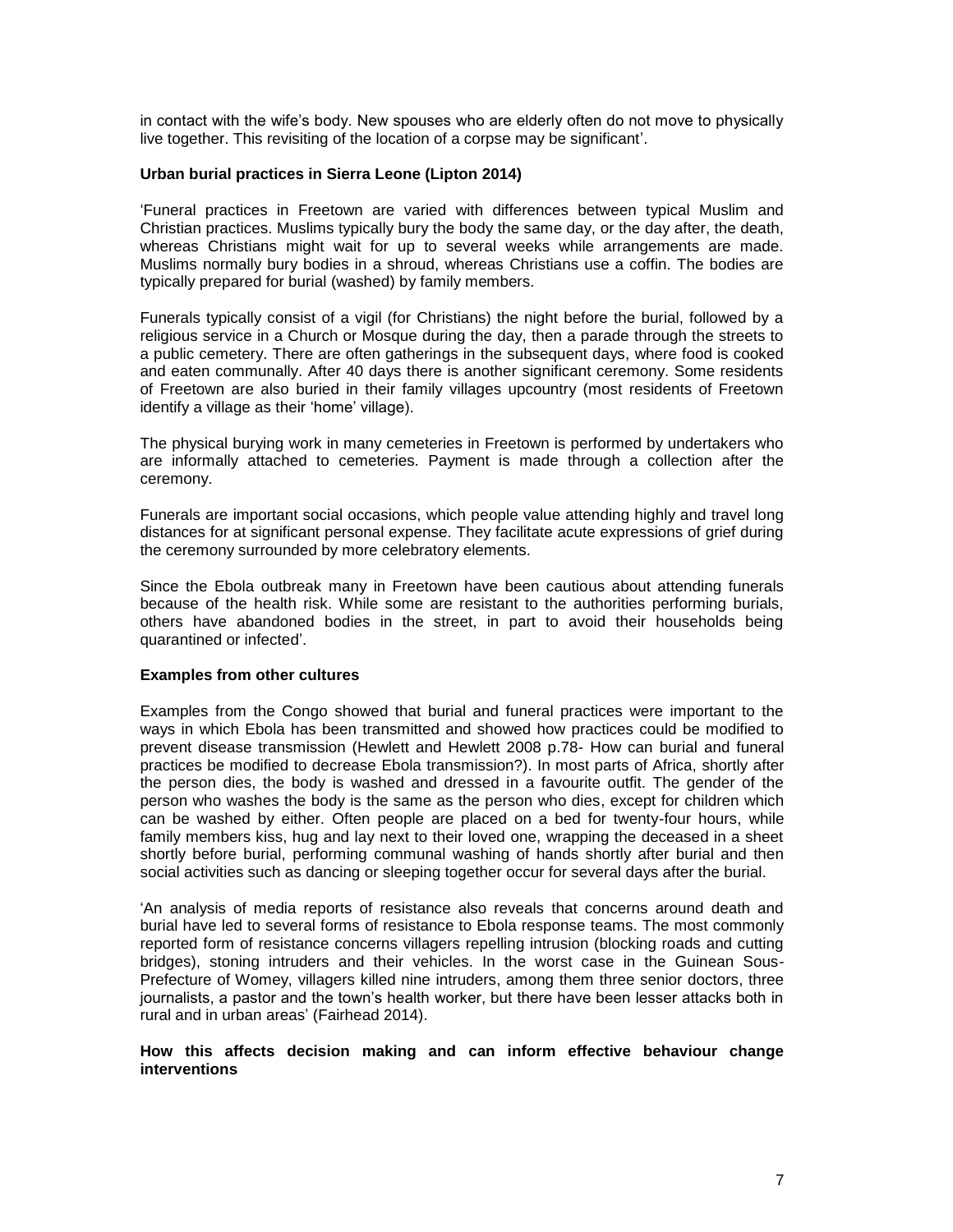*'The bottom line is that even with rituals, people are more flexible than they are normally given credit for. During the war in Sierra Leone, many ordinary rituals, from initiations to funerals, were interrupted, and people either performed "place-holder" gestures promising a fuller treatment when the war made it possible, or skipped them altogether until it was safe to hold these ceremonies. I don't see why the same would not happen with Ebola. I do think there would be serious resistance to cremation in Sierra Leone, and have no idea why this solution was introduced in Liberia'* (Mariane Ferme, email communication, 2014).

This is also confirmed by James Fairhead, in his paper. 'Ebola is not the only factor to cause deviation from "correct" burial procedure. Security concerns were a disruptive factor during the civil war, for example. A person may die in an accident or far from home and have to be buried at once. There are established procedures to compensate dereliction and to assuage guilt in such cases. Matters might be corrected by compensating rituals intended to guard against the anger of the dead' (Fairhead, 2014).

'Some practical ways that local people can be given advice are: More than 80 percent of all marriages in which the female partner comes from another village are incomplete in the three Kpa-Mende villages surveyed. This figure calibrates the substantial potential for mourners and corpses to move between villages for burial when female frontline caregivers are affected by EVD. Villagers need advice and equipment to ensure safe burials of Ebola victims. If the risks of delayed burial and the movement of corpses are well explained, there is every reason to expect that practical adjustments of funeral practices consistent with Ebola control will be locally implemented' (Richards et al, 2014 [http://www.culanth.org/fieldsights/590-village](http://www.culanth.org/fieldsights/590-village-funerals-and-the-spread-of-ebola-virus-disease)[funerals-and-the-spread-of-ebola-virus-disease\)](http://www.culanth.org/fieldsights/590-village-funerals-and-the-spread-of-ebola-virus-disease).

'Practical concern at burials is expressed by placing a gift of money on the ground. This "non contact" giving has clear cultural salience, and the idiomatic implications might be explored to cover other "non contact" forms of expression of concern for the welfare of the bereaved caregiver (e.g. provision of food, clean clothing, warm water). Here again, the ideas (and cultural creativity) of villagers need to be engaged. Preparation of bodies for burial is also an important topic. In general, corpses are cleaned and oiled for burial. From the perspective of disease transmission it would be ideal to avoid all such procedures, but they carry strong cultural significance and elimination is unlikely in villages. An alternative is to look to ways of making body preparation as safe as possible, e.g. through use of hot water, chlorine, and protective items such as rubber gloves. The water or mud from body washing is sometimes used for other purposes, such as anointing widows to help free them (when the mud is washed off) from the dead husband's spirit. Villagers may be able to suggest alternative means to achieve such ends without incurring the risk of EVD transmission. Risky "optional" procedures should be flagged for discussion, with a view to discouragement, such as the sprinkling of water used to wash the corpse of a dead Islamic teacher said to have spread EVD among children in his charge' (Fairhead, 2014).

## **How can practices be influenced by external organisations in Sierra Leone? (Lipton 2014)**

'Monetary (and other) compensation could play a major role in influencing care and burial practices. During the crisis many people's income and welfare has been severely affected. Many feel aggrieved that they do not see evidence of the aid money that they hear about. Compensation (even if relatively small) could allow people to live in a more dignified way, and help people support their families and neighbours, which might encourage and rationalise adjustments to practices and attitudes in locally meaningful ways' (Lipton 2014).

'If burials are performed by the government (or other authorities), families could still be consulted and included. For example, the bodies could be buried in local cemeteries (alongside other family members). This could allow for future gatherings and ceremonies at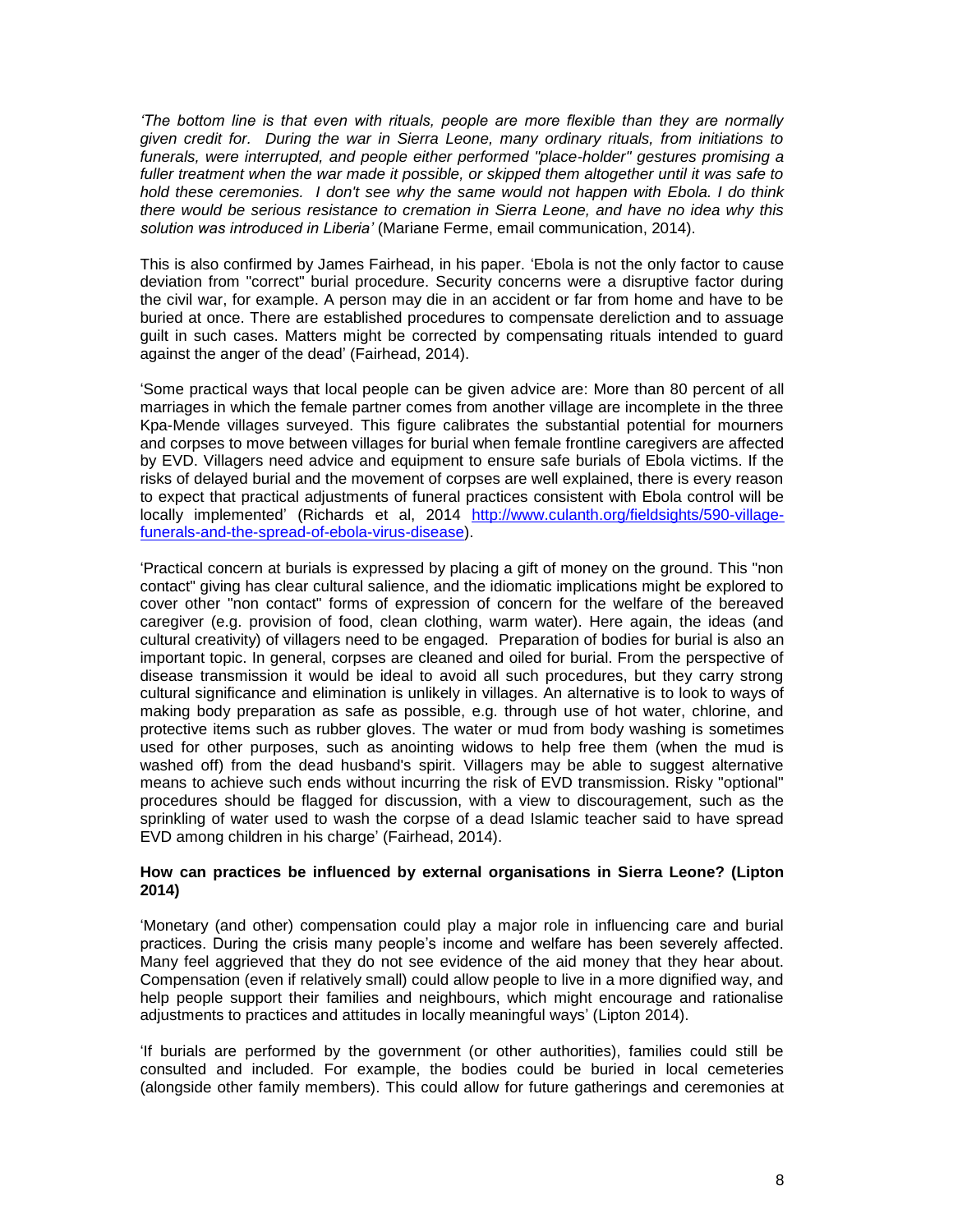the gravesite. The authorities could also provide some funds/food for the family to cook and eat communally, which is an important ceremonial feature of funerals' (Lipton 2014).

'Religious channels can be effective avenues to influence care and burial practices. Prayer has played a major role in people's response to the Ebola outbreak. Many conceive of Ebola in religious terms, such as 'God's punishment for corruption', which requires a religious response. However, there is some flexibility about what this can entail. Religious leaders are highly respected members of society, including between Muslims and Christians, who have a broadly harmonious relationship in Sierra Leone. Weekly sermons at Mosques (Friday) and Church (Sunday) are well attended, and preachers are often well educated and open-minded, and regularly deal with contemporary issues and wellbeing in their teaching and sermons. Additionally, people regularly make major lifestyle adjustments for religious reasons, such as weeks/months of fasting (for both Christians and Muslims) and abstinence from sexual activity' (Lipton 2014).

'Trust of authorities is an important factor. While many people are proud of being law-abiding and respectful to authorities, there is a widespread mistrust of the motivations of the police and army, who are often badly paid and gain an income through bribes and fines. Some are worried and puzzled at the arrival of the UK military. However, people generally conceive of the motivations of international organisations and NGOs as being benevolent, even if they acknowledge that things become messy and political on the ground. Doctors and nurses are also respected' (Lipton 2014).

'Knowledge has spread in rural communities of the risks posed by funerals for transmission of EVD. More work is needed to document these local understandings, and assess what behaviour changes they might have induced. Clearly, local ideas and practices conducive to risk reduction should be encouraged' (Fairhead 2014).

*In addition, if you are looking beyond the local beliefs to how to perform safer burial practices, something we have discussed is the challenge that even if a front-line worker is able to communicate well with the public, and can listen to their concerns, a key challenge can be to be in a position to respond appropriately. This may be due to either direct demands to follow a protocol that is inflexible in incorporating responses to local concerns or suggestions, or*  indirectly due to a lack of legitimacy to be flexible. When we are talking in reality of some *people who have been trained up under rushed circumstances where the key attention is to safety, and these people are often seen as members of communities, but they are often a specific demographic, it may be that additional training/frequent debriefing sessions with frontline staff where local responses and adaptations to protocols (while cornerstone principles are kept intact) can be shared (along with perhaps some excellent case studies where this has already worked well) and such processes of adaptation can be legitimised such that the objectives are both to implement protocols that are both safe and locally relevant. This may be relevant both for burial teams and also people being trained up to man early treatment/isolation units. Knowing when rules can be adjusted or not is tricky, but could be essential in the way people respond to local requests and queries, and ultimately acceptability of the methods elected* (Dr Clare Chandler, LSHTM, email communication, 2014).

### **Examples of behaviour change from other outbreaks**

Burial practices should be modified during an epidemic and people are generally open to these modifications, partly because indigenous protocols prescribe to such modifications (Hewlett and Hewlett 2008). The people who wash and prepare the bodies, close friends and family who lie next to the deceased are obviously at risk of Ebola and burial and funeral practices are a primary target of Ebola control efforts by national and international teams. Healthcare workers should build on local protocols and be sensitive to grief and loss by attending funerals, allowing families to view the body, taking a small gift, the family should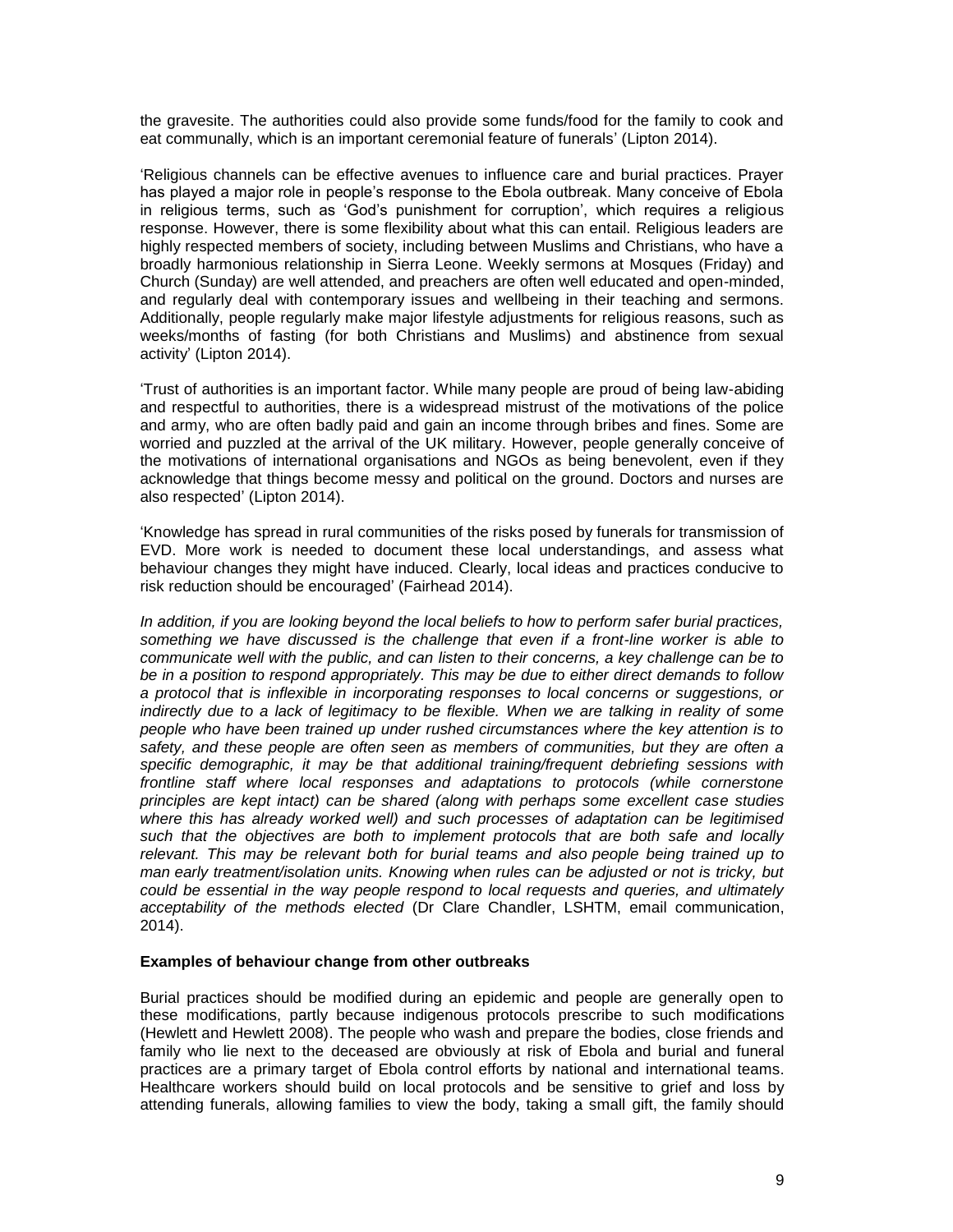decide what to do with the personal effects of the deceased- burn, bury or disinfect them. This supports the long term wellbeing of the family. In Kissi tradition, those dying would usually be transported to an empty house. Custom dictates that one should purify and replace the furniture, clothing, and provisions that are in the room where a death occurred; a custom that could be seen to dovetail with disinfecting houses after a death (Fairhead, 2014).

In previous outbreaks teams have burned all the personal effects of the deceased which alienates family members and friends as it deprives them of familiar means through which to express their grief (Hewlett and Hewlett, p. 78). An alternative suggestion is to place these items in the coffin (instead of, as sometimes, placing them on the grave) with the deceased, or burning items with the family in an important spiritual place. He suggested that a separate Ebola graveyard was not necessary, and family could participate in funerals as long as they wore protective clothing.

Burial teams trained in protective and barrier nursing should bury the deceased, or if this is not possible, provide the family with gloves, bleach and protective gear. It is possible to incorporate protective measures into funeral practices. Some examples are: to help establish trust within the community the international team attended funerals, expressed condolences and shared grief. Also, Alain suggested the burial team communally wash their hands with bleach spray after the funeral, and family and friends join in this ritual. This would make the community aware of the need to use bleach to avoid infection and would symbolically demonstrate solidarity among team members and the community. Also, donating items to support the funeral ceremony is a community practice which can be adhered to (Hewlett and Hewlett 2008).

# **What not to do**

We need to recognise how offensive and dangerous people find the quelling of local funeral practices and disrespectful by-passing of the men's and women's initiation societies and related social institutions that control matters of life, health and death (Leach, 2014). It is the burying community that must decide. Enforcement of little understood sanitation rules by strangers with no connection to the deceased are likely to be resented and resisted. No authority stands above what people consider to be a moral imperative (Fairhead, 2014).

'This is precisely what happened after an Ebola response team faced problems on the death of a pregnant Kissi woman, in what became an exemplary case of cultural sensitivity. The response team ran into opposition from the population concerning the conditions of the burial. The foetus had to be extracted so that mother and baby could be buried separately (as this society believes that the different generations should not be buried together). The response team considered extracting the foetus to be too dangerous. A 'fault' would thus be inevitable – (and being intentional could actually be considered as 'sorcery'). "Without an agreement between the medical teams and the population, the woman could not be buried, and her body began to decompose." Eventually with the intervention of an anthropologist the team realised that it would be possible to repair the fault once it was made. "After discussions with the elders from the young woman's village", they came to an agreement that "there had to be a reparation ritual, consisting of offerings and various ceremonies." The "anthropologists involved asked the WHO to pay for the reparation ritual, and that's how the burial took place' (Fairhead, 2014)

It is important to appreciate how anxious people become when a previously distant state suddenly intervenes –in Guinea the pumping of disinfectant in markets was thought to be pumping virus. There are also unsettled national politics in post-conflict democracies –in Sierra Leone, fears circulated that Ebola was a government plot to depopulate the oppositionsupporting east. Distrust of foreigners in the region has been fuelled by decades of extractivism and disrespect, and now by private schemes that accrue great material wealth to some while dispossessing others. In this context fears of sorcery and related body-part theft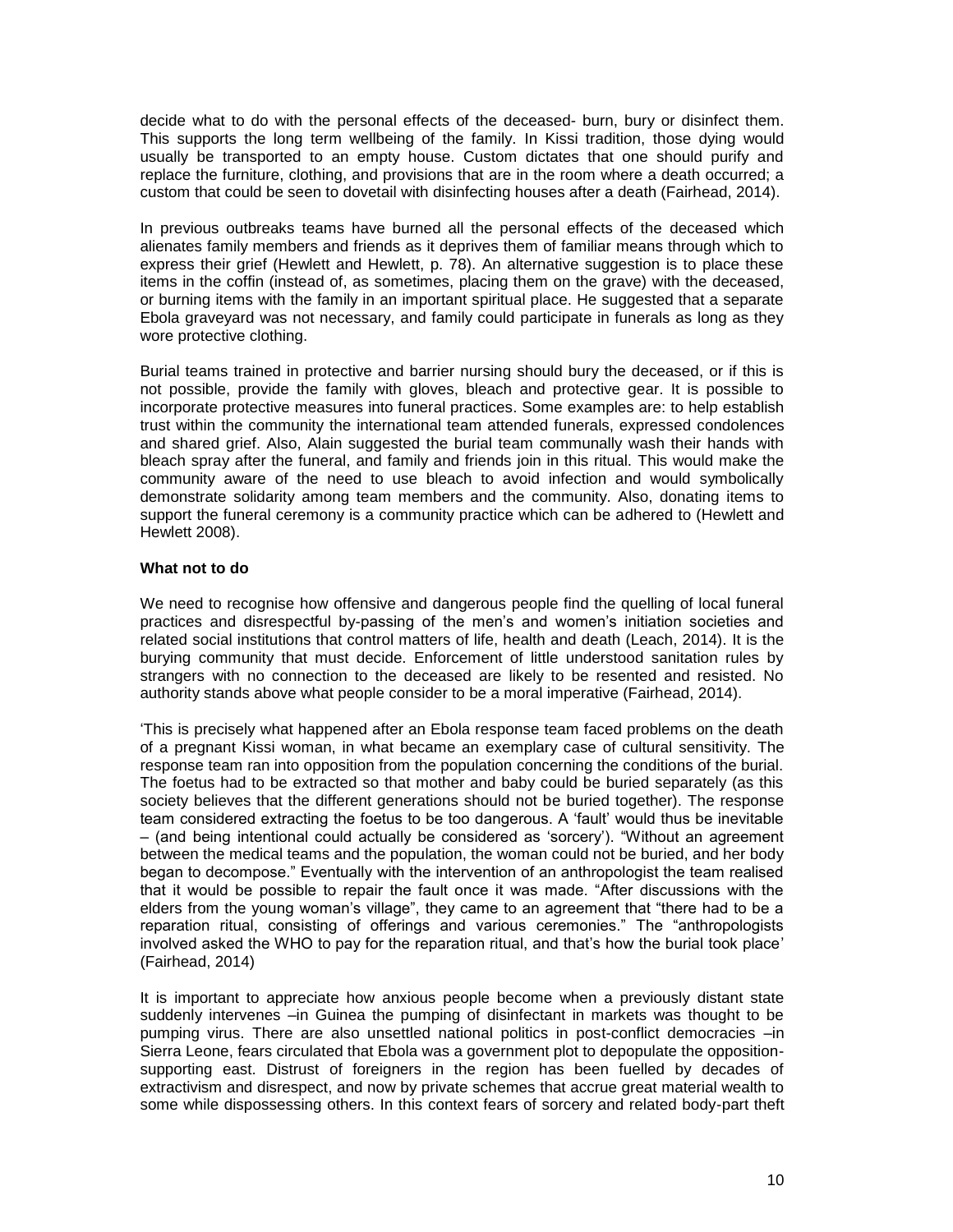circulate as a longstanding idiom, a way of making sense of the extraordinary wealth and power that accrues to a few. The supposed sorcery of today's Ebola outbreak control teams finds a logic in memories and discourses of the slave trade and before – grounded not in traditional myths or timeless culture, but history and political economy, as so well documented by historical anthropologist Rosalind Shaw. One can surmise that such fears may worsen with a heavy-handed militarised response (Leach, 2014)

The Governments of Sierra Leone, Liberia and Guinea have all responded with bans and fines for burying, sheltering or treating suspect patients and corpses. Resistance to response teams and the continuation of traditional burials is undoubtedly helping to continue the epidemic; some burials in particular have become 'super spreading' events. However both media portrayals of the cultural dynamics at work and the Government edicts targeting them are deceptively simple. They belie both the creativity and plurality of regional logics and the institutional context of people's beliefs and behaviours (Wilkinson, 2014, draft report).

'Kissi try very hard to access the last wishes of the dying, as their anger after death would be terrible if it was not heard and respected. How are the last wishes of those dying of Ebola in isolation to be conveyed to their families? Heirs must respect instructions regarding the distribution of property.i Again, how are such wishes communicated from isolation units? It is also correct to give the dying all the food and drink they solicit. Reported incidents of patients being deprived of food and drink in isolation units are not simply 'unfortunate,' but such treatment is highly disrespectful of the dying; disrespect that has terrible consequences for the living' (Fairhead 2014).

## **3. Not presenting early**

### **Overview of perceptions of Ebola and how this relates to people's actions**

One common form of resistance among those suspecting themselves as having Ebola, or having being exposed to it, is hiding, being hidden or fleeing, often across borders. This mode of resistance is catastrophic for the epidemic, preventing treatment, quarantine and surveillance and encouraging spread (Fairhead, 2014). Communities' fears have been dismissed, and framed as arising from their 'ignorance' [\(http://time.com/3181835/ebola-virus](http://time.com/3181835/ebola-virus-congo-west-africa/)[congo-west-africa/](http://time.com/3181835/ebola-virus-congo-west-africa/) [http://www.npr.org/blogs/parallels/2014/07/10/330390279/in-west-africa](http://www.npr.org/blogs/parallels/2014/07/10/330390279/in-west-africa-officials-target-ignorance-and-fear-over-ebola)[officials-target-ignorance-and-fear-over-ebola](http://www.npr.org/blogs/parallels/2014/07/10/330390279/in-west-africa-officials-target-ignorance-and-fear-over-ebola) ; [http://www.rawstory.com/rs/2014/08/ebola](http://www.rawstory.com/rs/2014/08/ebola-liberians-dying-of-ignorance-say-aid-workers/)[liberians-dying-of-ignorance-say-aid-workers/\)](http://www.rawstory.com/rs/2014/08/ebola-liberians-dying-of-ignorance-say-aid-workers/).

In terms of how people respond to disease, it is firstly important to understand how people understand disease, in order to be able to understand their responses to it and where they go for help (this is also partly covered in the traditional healer section). Fairhead 2014 describes Kissi disease beliefs (an ethnic group living in Guinea, Sierra Leone and Liberia). Whilst there are many frameworks within which diseases are understood and encountered in the region including biomedical and herbal practice, the anthropology of the region is emphatic that disease, however it manifests, is usually regarded as a punishment; a warning. Disease follows from a social fault, but one that the patient must no less confess, or it follows from a curse. Local views, such as in Gabon that ezanga (local name for Ebola) targets people who accumulate wealth and do not share or is the product of spirits, may also be another reason people do not recognise they have the disease, for example one response 'I am a simple man, I share, I am not at risk of ezanga' (Hewlett and Hewlett 2008).

'It is useful to distinguish two rather different types of fault: faults with respect to the natural order and faults in respect to specific ancestors. The first can be spoken of as 'social' faults but it is important to realise that these are not simply social, but they go against 'nature' and as a result have 'natural' consequences simultaneously both for the body **and** for the environment around. One could equally well call them 'natural faults'. For Kissi, a smooth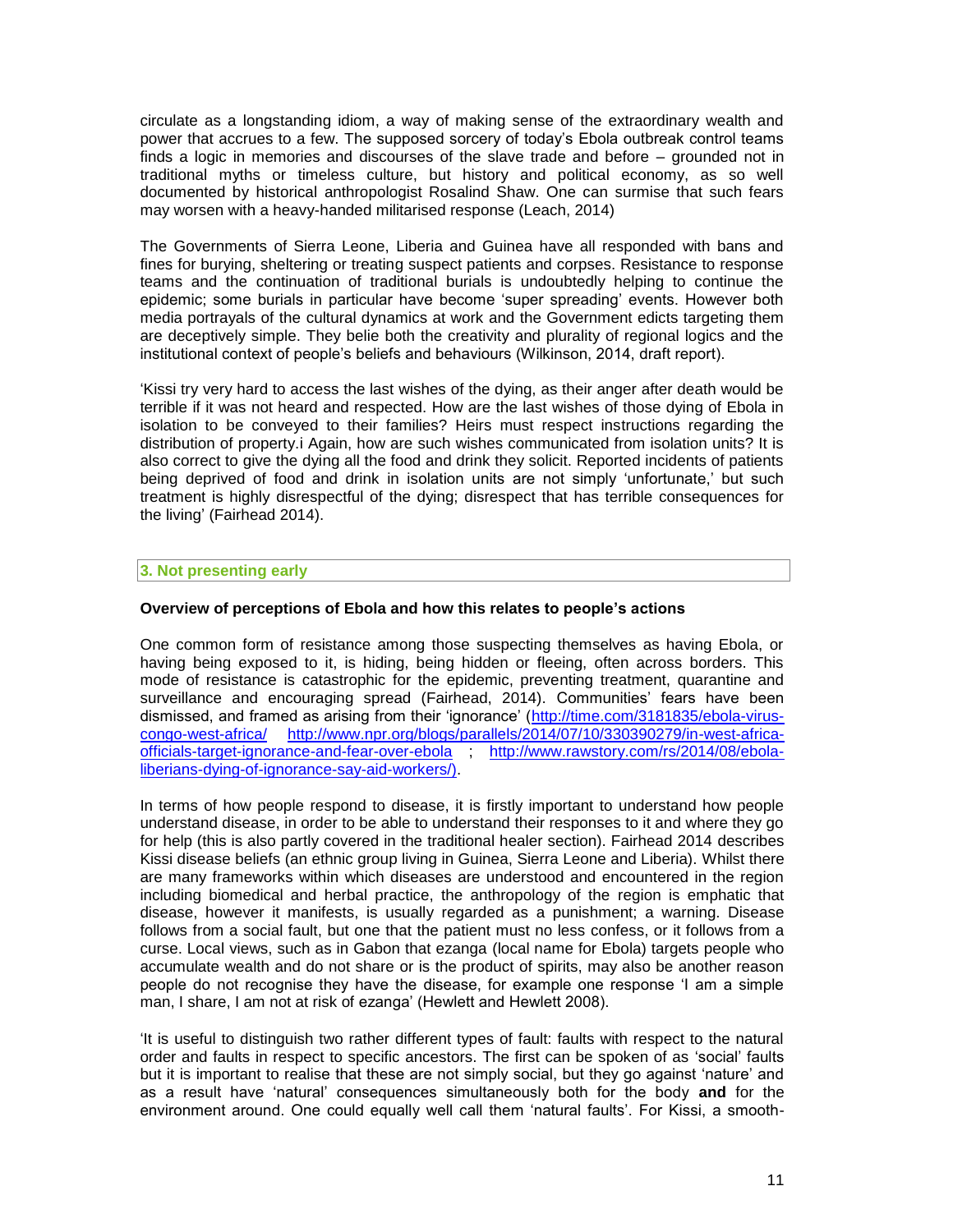running, healthy world is an orderly one in which people, crops, domestic animals and wild animals reproduce as they should, and to this end each of these should reproduce in their correct but separate places and in their correct but separate cycles. People reproduce in villages, crops in fields and animals in the bush. The reproductive cycle for one child needs to be separate from the reproductive cycle of the next. The seeds of one year's crop need to be kept separate from the seeds of the next. Actions that confuse this orderliness in which reproductive cycles of people, animals and crops are mixed, or the reproductive cycle of one year or of one child is mixed with another are the faults that cause ailments simultaneously for people and of the agro-ecosystem. Thus having sex in the bush, not the village demarcated for this, disrupts this order and brings reproductive illnesses on the perpetrators (expressed as a 'tying' of the body) and on the bush (causing drought, crop diseases and a 'tying' of the bush that prevents, for example, the usual animal movements that enable hunters to make their killing). The blood of menstruation (part of human reproductive cycles) needs to be separated from fields, or both crops and the person concerned will fail to get 'pregnant'. Having sex whilst breast feeding a baby confuses one reproductive cycle with the next, bringing on ailments for both offspring and the mother. Mixing the seeds of one harvest with the next leads to poor harvests and wider fertility problems' (Fairhead 2014).

'What is true of reproduction is also true of death (which for people is the passing into the next stage of life in the 'village of dead'). Death should occur in the village (or sacred forest), not the bush. Deaths in 'the bush' (e.g. such as happen when Ebola patients collapse en route) are faults that can lead to drought, crop diseases and such like. A death in one generation should not be confused with a death in the next, so a mother should not be buried with her fetus inside her (for fear of disrupting not only this world, but also the ancestral one). Those pregnant (in a cycle that is bringing someone into this world) should not care for those who are at death's door (leaving this world). Not everyone can be involved in 'home care' for Ebola' (Fairhead 2014).

An excellent account of the changing narratives of Ebola (*Bolten, Catherine E.."Articulating the Invisible: Ebola Beyond Witchcraft in Sierra Leone."Fieldsights - Hot Spots, Cultural Anthropology Online, October 07, 2014,* [http://www.culanth.org/fieldsights/596-articulating](http://www.culanth.org/fieldsights/596-articulating-the-invisible-ebola-beyond-witchcraft-in-sierra-leone)[the-invisible-ebola-beyond-witchcraft-in-sierra-leone](http://www.culanth.org/fieldsights/596-articulating-the-invisible-ebola-beyond-witchcraft-in-sierra-leone)*)* shows that the narrative about Ebola transformed from something that could be banished with deliberate acts of human sociality into a malevolent force spread through sociality and, among other things, imported technologies and techniques whose power [hinged on their invisibility.](http://dx.doi.org/%2010.1525/ae.1997.24.4.856) Rumors emerged that the medical teams were bringing Ebola to remote villages and that Westerners were collaborating with powerful locals to create excuses to snatch the ill for use in [cannibalistic](http://www.reuters.com/article/2014/07/26/us-health-ebola-africa-idUSKBN0FV0NL20140726)  [rituals.](http://www.reuters.com/article/2014/07/26/us-health-ebola-africa-idUSKBN0FV0NL20140726) Considering the medical teams who evacuated the sick wore PPE that hid their eyes, covered their skin, and rendered them [alien-like,](http://www.buzzfeed.com/jinamoore/ebola-is-killing-women-in-far-greater-numbers-than-men) this reaction resonates with the trope of the dangers of the invisible.

This epidemic has become an epidemic of fear – of 'Ebola panic disease' (EPD) not just Ebola virus disease (EVD) – and 'bending the curve' of transmission below  $R = 1 -$  necessary for the epidemic, eventually, to grind to a halt - now requires bending the curve of trust – of agencies and communities in each other - in relation to control efforts (Leach 2014). Due to the symptoms of the disease and the devastating consequences, people would often wish to believe they had other common diseases with similar symptoms, so as not to go to the isolation units and leave their families and also, be exposed to Ebola if they do not currently have it (Leach 2014).

Denial of Ebola has turned to antagonism and provides the backdrop to reports of the disaster: response teams were attacked, villages shut themselves off, and families removed patients from treatment centres and positive cases refused to be admitted to isolation units. Rumours spread that Ebola was an excuse for medical teams to harvest organs or that it was caused by witchcraft. In Kenema, Sierra Leone, a 'running battle' ensued between the police and protestors who were threatening to burn down the hospital and were demanding the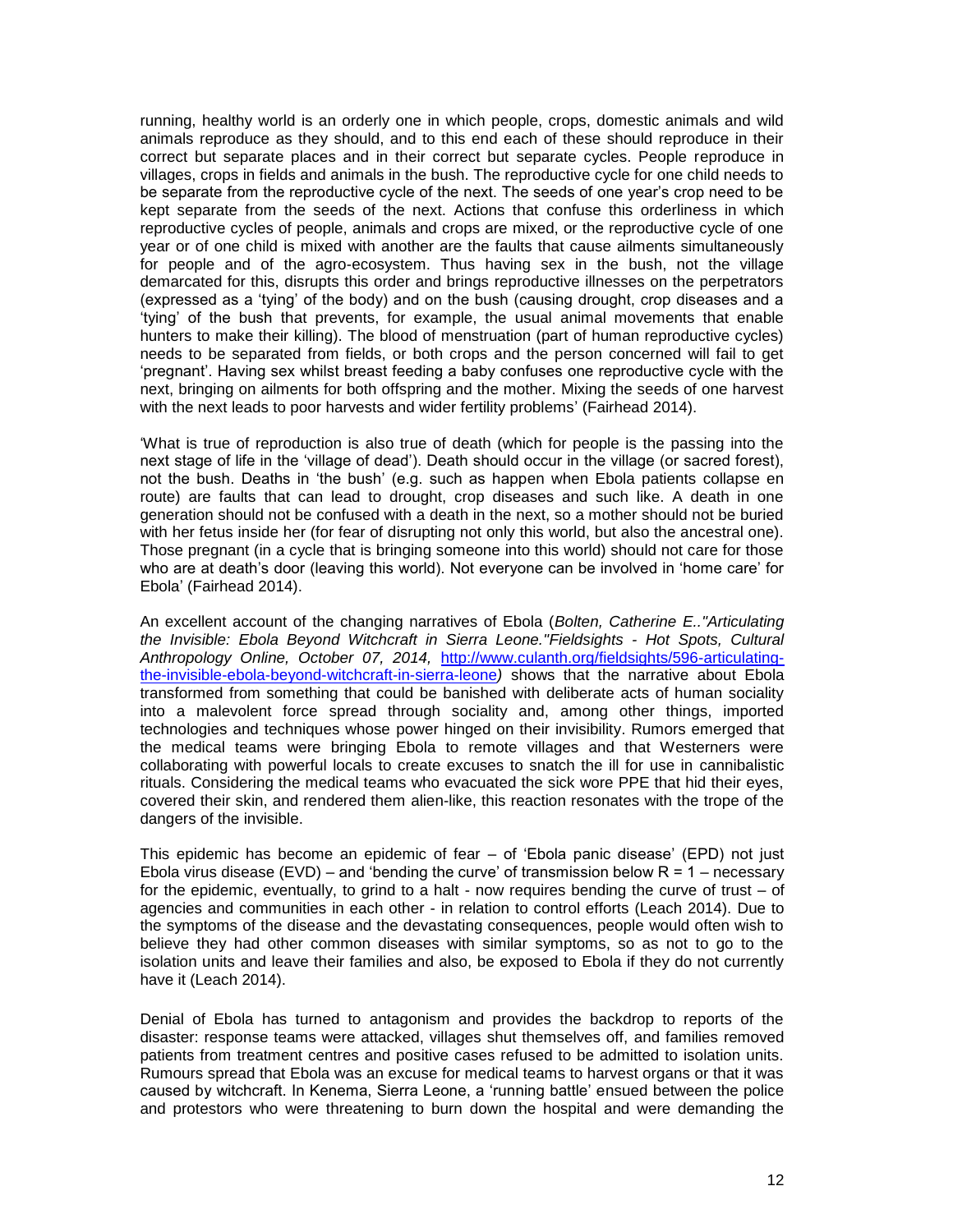release of all patients. Tear gas was used to disperse the crowds. [\(http://awoko.org/2014/07/31/sierra-leone-news-insane-mch-aid-nurse-sends-kenema-into](http://awoko.org/2014/07/31/sierra-leone-news-insane-mch-aid-nurse-sends-kenema-into-turmoil/)[turmoil/,](http://awoko.org/2014/07/31/sierra-leone-news-insane-mch-aid-nurse-sends-kenema-into-turmoil/) Wilkinson 2014, draft report).

## **Health-seeking behaviour**

*'Three recent articles on maternal health all of which emphasise that people have very good reasons to mistrust their threadbare post-war healthcare system. Sierra Leone has the*  highest official rates of infant and maternal death in the world. Yet, for reasons of trust, *comfort, cost, and accessibly most women prefer to give birth with traditional birth attendants (who, in Sierra Leone, are Bundu leaders). I think it's important to emphasise that it is not "superstition" or "ignorance" but rather a lifetime of hard experience which has led people to mistrust formal healthcare'* (Jenny Diggins, email communication, 2014) e.g. Herschderfer et al 2012*.*

When facing illness, many rural Sierra Leoneans display what some might call "fatalism:" ill people and their families often wait in place, consulting healers as much as possible, but not going to hospital, particularly if they judge a person near dead. These life and death choices are made by people living on the margins of subsistence in agrarian settings. One of the villages in Wunde Chiefdom, has some 260 inhabitants and is a few miles from a feeder road and without regular transportation. Of the five other villages within a five-mile radius, two are hamlets that can be reached only on foot, and the very ill have to be transported in and out in hammocks strung on a pole (*Ferme, Mariane."Hospital Diaries: Experiences with Public Health in Sierra Leone."Fieldsights - Hot Spots, Cultural Anthropology Online, October 07, 2014,* [http://www.culanth.org/fieldsights/591-hospital-diaries-experiences-with-public-health](http://www.culanth.org/fieldsights/591-hospital-diaries-experiences-with-public-health-in-sierra-leone)[in-sierra-leone](http://www.culanth.org/fieldsights/591-hospital-diaries-experiences-with-public-health-in-sierra-leone)*)*.

There are many problems with getting to a care facility, and Ferme (2014) continues using this village as an example of the obstacles. 'There are no state health facilities in this village or in smaller neighboring ones. Five miles away, the former headquarter town, Gboyama, has a two-room dispensary for visits during scheduled hours, staffed by a paramedic who occasionally visits outlying communities. These visits are rare, often months apart. This makes a decision to go to the nearest dispensary—let alone hospitals—a physically challenging one for the ill and those organising their care. Most of the time, rural Sierra Leoneans rely on the expertise of resident herbalists or specialist healers who come to the ill person, instead of requiring him or her to move. Televised images of four-wheel-drive vehicles arriving at the house of an affected victim belie the fact that many rural Sierra Leoneans live in places that are not on motorable roads—one reason health agencies suspect that Sierra Leone may have [two to four times](http://apps.who.int/iris/bitstream/10665/131596/1/EbolaResponseRoadmap.pdf) the reported EVD cases'.

'For hospital visits, private transportation needs to be arranged not only for the sick but also for accompanying family members who can buy necessary medications and ensure that the patient is fed and that soiled clothes and bed sheets are laundered. Since the 1980s, public hospitals in Sierra Leone have been so ill-equipped that wound dressings, drugs, antiseptics, catheters, and even stitching materials have to be bought by patients. Even purportedly "free" medical care involves expenditures—for supplies, food, and transportation—which most Sierra Leoneans factor into their health care choices. Finally, hospitals are crowded places, where individuals can get lost if they do not have advocates to seek care on their behalf, whereas the healer who comes to their bedside gives them undivided attention' (Ferme, 2014).

For most rural Sierra Leoneans, getting to hospital involves long, uncomfortable, and expensive journeys, navigating Kafka-esque bureaucracies. Repeated payments are required and long waits are interspersed with inconclusive interactions with medical personnel. After all this, one often returns home as one had left or dies from the journey's hardships and lack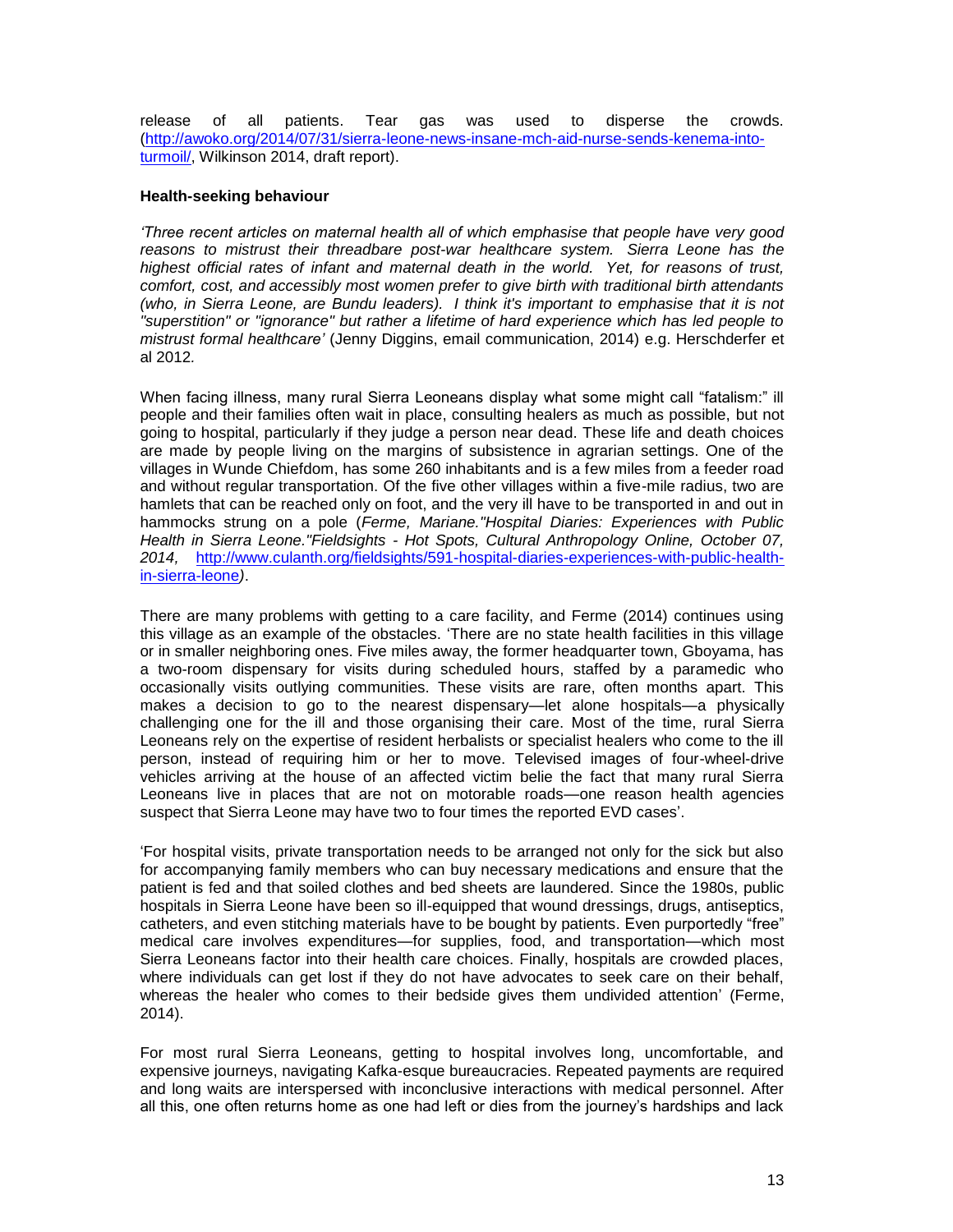of care. What may appear to be inaction informed by fatalism—even avoidance of proffered medical attention—must be understood as a calculated decision about the costs and benefits of expensive care, based on experience (*Ferme, Mariane."Hospital Diaries: Experiences with Public Health in Sierra Leone."Fieldsights - Hot Spots, Cultural Anthropology Online, October 07, 2014,* [http://www.culanth.org/fieldsights/591-hospital-diaries-experiences-with-public](http://www.culanth.org/fieldsights/591-hospital-diaries-experiences-with-public-health-in-sierra-leone)[health-in-sierra-leone](http://www.culanth.org/fieldsights/591-hospital-diaries-experiences-with-public-health-in-sierra-leone)*)*.

A personal anecdote from the same author, whilst in Sierra Leone shows some of these practical issues with seeking care, and possible reasons for delay, it also illustrates both the resourcefulness of Mende villagers when they want to seek urgent medical care for someone they care about, and the challenges they face in doing so. '*Before the 1991-2002 civil war, I came down with a life-threatening combination of illnesses within the span of a few hours while living in a walk-in village off the transportation grid. Among my symptoms were a very high fever, uncontrollable diarrhoea, and vomit (basically I was incontinent and barely conscious). I probably had cholera, as well as malaria and a couple of other ailments found by later hospital tests. Anyway, villagers made a make-shift toilet from a bucket, fitting a wooden seat for it, so it could be by my bed. Two women washed me and my soiled clothes, and tried to keep me comfortable. After one night with no improvement, the Paramount Chief sent his ceremonial hammock and four young men (a pair of hammock-bearers and their relief) to carry me out, and once we reached a motorable road the man designated to accompany me flagged down a succession of private commercial vehicles to transport me on my journey to Serabu Hospital, which was then considered one of the best outside the country's capital.*

*He was able to do so because I had given him sufficient cash to pay for transportation for both of us, on each of the three legs of the rest of our journey. By the time I arrived to the Serabu emergency ward I had spent about fourteen hours on the road—some in various states of unconsciousness, all in great discomfort in packed, hot vehicles travelling bumpy dirt roads—and had paid more than my neighbour's annual cash reserves in transportation alone, for myself and my companion. When I discharged myself from the hospital a week later to convalesce at a friend's home, my bill added up to some \$250 (US), which was about three times my friend's monthly salary—that of a Freetown-based, trained nurse-midwife employed in a government hospital. She supported a household of 4 adults and 5 children including 3 who required fees, uniforms, and daily lunch and transportation money to attend school-- on this income, and on occasional business ventures marketing oil and produce sent to the city from her rural-based relatives.* 

*I tell this story for 3 reasons: 1) to show how resourceful and inventive people can be when confronted with disease (making me a toilet, finding a way to get me out of there and to a*  hospital)--they are not trapped in timeless cultural practices, they think quickly on their feet. 2) *how expensive it is to take the hospital route--they took it with me because they knew I had the money to pay for it, and that I would expect to be taken there. 3) that the expectation (as I pointed out in my Cultural Anthropology online piece at this link: http://www.culanth.org/fieldsights/585-ebola-in-perspective) is that you never send anyone alone to hospital: you need someone to accompany, advocate, purchase supplies, food, etc. for you, and report back to the community on the outcome of your visit, for reasons outlined in that piece'* (Mariane Ferme, email communication, 2014).

## **Information from other outbreaks/countries**

Hewlett and Hewlett describe their experiences in Gabon in the chapter 'Outbreak Ethnography' and how local people were reluctant to talk about what had been happening and admit that people had died from Ebola. Villagers, priests and local government officials supported the denial even though laboratory tests indicated Ebola. Distrust of the international team was not surprising given local people's experiences with the French and American teams during an Ebola outbreak in 1996. People described that international teams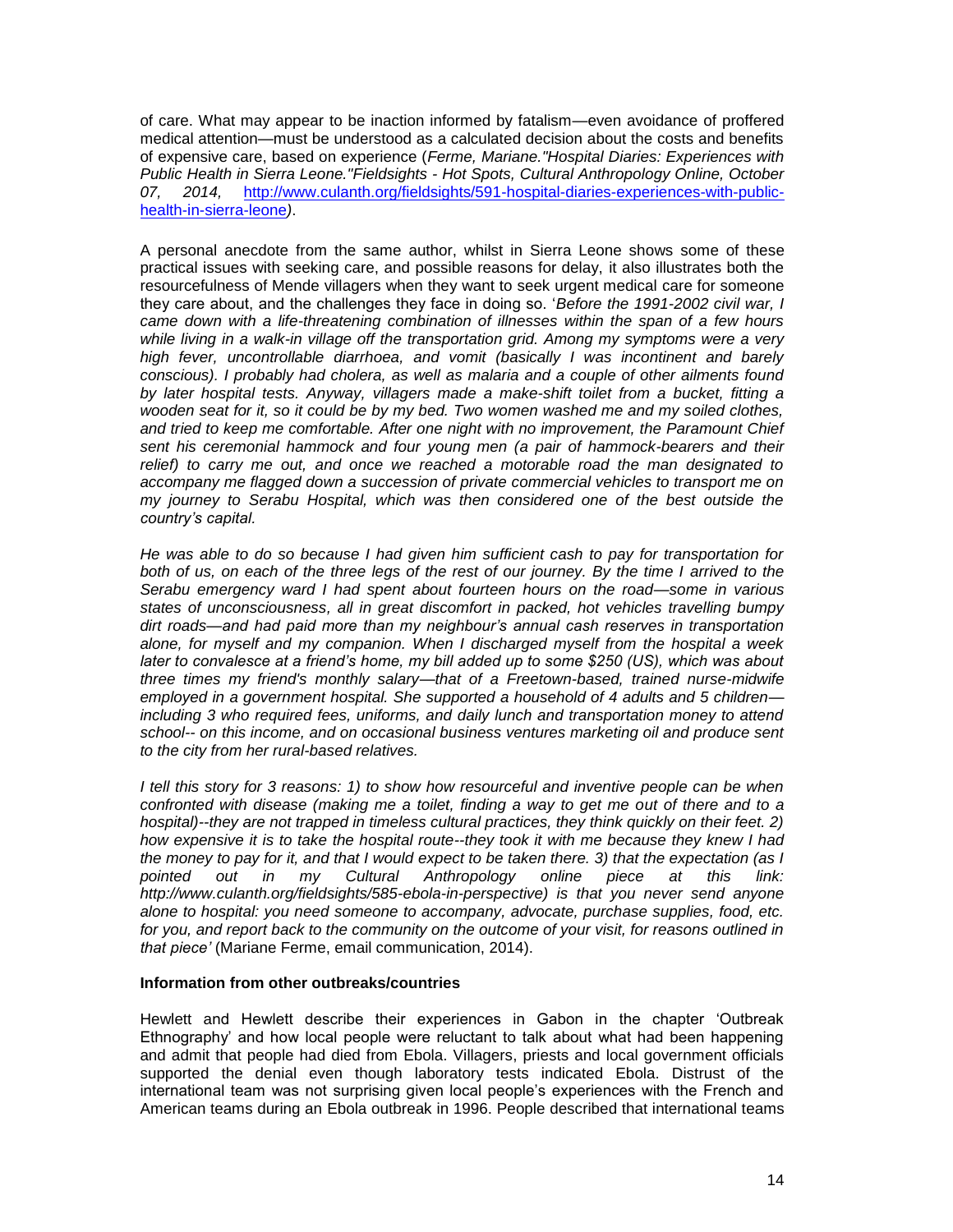came and took blood but never returned to give the results, and many children died after their blood was taken. People thought the blood was repeatedly harvested by Euro-Americans for sale in Switzerland (Hewlett and Hewlett 2008).

There are many instances of people not presenting for care early and also of people hiding from humanitarian teams who they feared would spread the virus to them. (Faye 2014). One examples of an incident in April is: A well-respected, forty year old woman from the village had been a close contact of a positive case hospitalised in an Ebola Unit in Gueckedou and while she was under surveillance, she 'escaped' from the village to Vengbemei village, Foya district, in Lofa County. Yet surveillance teams found that she had symptoms before her escape, being "afraid to come to the Ebola unit in Gueckedou". They tracked her down in Liberia and returned her, where she died in the Gueckedou Centre. Distrust caused several Ebola-hit villages to cut themselves off: "We don't want any visitors…. We don't want any contact with anyone," referring to Doctors Without Borders. "Wherever those people have passed, the communities have been hit by illness." [\(http://reliefweb.int/report/liberia/ebola](http://reliefweb.int/report/liberia/ebola-virus-disease-epidemic-liberia-situation-report-sitrep-no-26-0900-hrs-6th-june)[virus-disease-epidemic-liberia-situation-report-sitrep-no-26-0900-hrs-6th-june,](http://reliefweb.int/report/liberia/ebola-virus-disease-epidemic-liberia-situation-report-sitrep-no-26-0900-hrs-6th-june) <http://www.scidev.net/global/cooperation/feature/anthropologists-medics-ebola-guinea.html>**,**  [http://www.nytimes.com/2014/07/28/world/africa/ebola-epidemic-west-africa](http://www.nytimes.com/2014/07/28/world/africa/ebola-epidemic-west-africa-guinea.html?_r=0)[guinea.html?\\_r=0\)](http://www.nytimes.com/2014/07/28/world/africa/ebola-epidemic-west-africa-guinea.html?_r=0)

Note that methods of cutting communities off and of isolating infectious patients date back in the region to the era of Smallpox. "Preventive measures are sometimes taken by an entire village against such calamities as smallpox. .... The epidemic nature of smallpox is well known to the Kpelle people, and a town in which a case has been found is quarantined by native custom as well as by national law. Smallpox patients are usually isolated on a littleused path in the forest; however, this is an emergency measure against real disaster", "There is a sort of isolation..... It is used in cases of serious skin diseases such as phagedenic ulcers. The victim is isolated in a house in town; the house is fenced; and only one person (often the wife of a male patient) may approach the house to bring food. A person who has been treated in this way may thereafter be known by the nickname ze'nsi 'the isolation', and shows no offense when the name is used." (Welmer 1949)

## **Behavior change: How can isolation units be modified so they are culturally sensitive and appropriate?**

There are also beneficial practices in the local culture and context: local populations have the knowledge, cultural logic and practices that arguably can and should be integrated into responses (Leach, [http://www.who.int/bulletin/volumes/88/7/10-030710/en/\)](http://www.who.int/bulletin/volumes/88/7/10-030710/en/). Using large tarp barriers to enclose isolation units prohibit family access to their sick and dying relatives, picket fences make the work of the isolation unit more transparent, other things that can help is allowing people to have some personal items and allowing family members to view the body as it was being placed in a body bag (Hewlett and Hewlett 2008).

## **What not to do**

In Sierra Leone, people live communally, caring for family and social networks through the sharing of food, work, and the fostering of children. Witches, as antisocial consumers, are the antithesis of human beings. A witch's power derives from the consumption of human flesh and human potential, implicating them in ritual killing and cannibalism. Unlike humans, witches in their human forms live alone and eat alone, and, most disturbingly, grow wealthy through unseen means. Their wealth is linked to a parallel invisible world that they inhabit at night, a "witch city" that is technologically advanced and dominated by many of the material items—such as cell phones—that are now implicated in the spread of an equally deadly, also invisible force. As Ebola education campaigns intensify, their message—no hugging, no handshakes, no caring for the ill, and no handling of the dead—creates clear linkages to the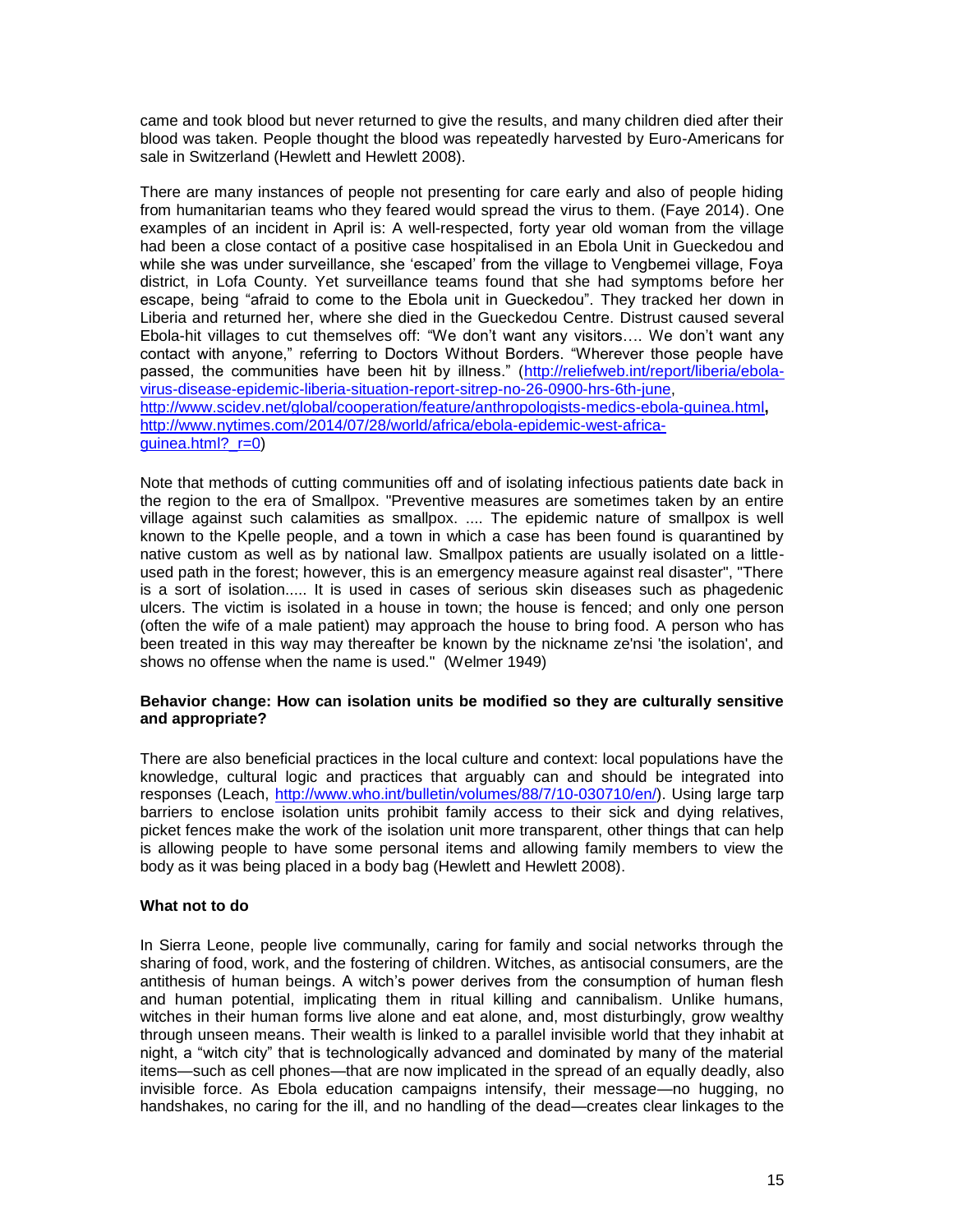malevolent world of witchcraft. Ebola is a disease that destroys people's ability to be human (Bolten, Catherine E.*.*"Articulating the Invisible: Ebola Beyond Witchcraft in Sierra Leone."*Fieldsights - Hot Spots, Cultural Anthropology Online, October 07, 2014,*  [http://www.culanth.org/fieldsights/596-articulating-the-invisible-ebola-beyond-witchcraft-in](http://www.culanth.org/fieldsights/596-articulating-the-invisible-ebola-beyond-witchcraft-in-sierra-leone)[sierra-leone](http://www.culanth.org/fieldsights/596-articulating-the-invisible-ebola-beyond-witchcraft-in-sierra-leone)*)*.

In the last two weeks, an even more disturbing set of rumors has emerged from the Northern Province. In several towns where the WHO reported an upswing in Ebola deaths, text messages circulated that these deaths were not due to a virus but to the fact that multiple witch airplanes crashed into densely populated neighborhoods. All the witches onboard were killed, as well as some unlucky souls on the ground. According to my contact in the north, "This gives new meaning to the phrase 'airborne transmission!'" She noted the resonance with a rising belief in the region that the illness spreads through airborne malevolent intent, from witch planes to witch guns, by which evildoers invisibly shoot their targets and cause imminent death. Interpreting Ebola in these terms means that the witches are now handling something that is so dangerous, so foul, it escapes their own ability to control and manipulate. Considering the number of health care professionals, including many foreigners, who have become [infected and died](http://america.aljazeera.com/articles/2014/8/27/ebola-has-upper-hand.html) from Ebola virus disease, these rumors illustrate witchcraft as potent commentary on the inability of the most powerful people to manage the forces of suffering and death. A witch plane crash is evil out of control, and so is Ebola (Bolten, Catherine E.*.*"Articulating the Invisible: Ebola Beyond Witchcraft in Sierra Leone."*Fieldsights - Hot Spots, Cultural Anthropology Online, October 07, 2014,*  [http://www.culanth.org/fieldsights/596-articulating-the-invisible-ebola-beyond-witchcraft-in](http://www.culanth.org/fieldsights/596-articulating-the-invisible-ebola-beyond-witchcraft-in-sierra-leone)[sierra-leone](http://www.culanth.org/fieldsights/596-articulating-the-invisible-ebola-beyond-witchcraft-in-sierra-leone)*)*.

Secret knowledge, and membership of particular societies which offer access to that knowledge (to different degrees) characterizes this region of West Africa. Much about the medical response may resonate with these themes: hiding patients behind screens (in isolation), wearing masks (protective clothing). It may be that medical teams are interpreted as another 'secret society'. Response teams should be sensitive to these possibilities and aware of their why they may face resistance (Wilkinson, 2014, STEPS blog).

## **4. Care at home**

## **Local beliefs**

There is distrust of international healthcare workers and local people may be suspicious of their activities (Hewlett and Hewlett 2008). Some fears from DR Congo, Congo, Gabon, Uganda and Sudan are that isolation units extract and sell body parts (Hewlett and Hewlett 2008). Colonial history and global-political-economic structures contribute to inequality and suspicion, and add to the accusations that healthcare workers have started or amplified outbreaks and people asking them to leave (Gabon) or hide from them and being reluctant to seek treatment (Uganda, Congo, DR Congo, Sudan) or disbelieve that there is an epidemic (Congo, DR Congo and Gabon). All these are health lowering issues.

Gender roles are also an important aspect of care at home. Women are the primary caregivers of the sick (McCormack 1985). However, the exact social relationship between the carer and the terminally ill depends on the social structure. In coastal Sierra Leone young women move to their husband's village on marriage, but return to their home village when very ill. Please see the figure below.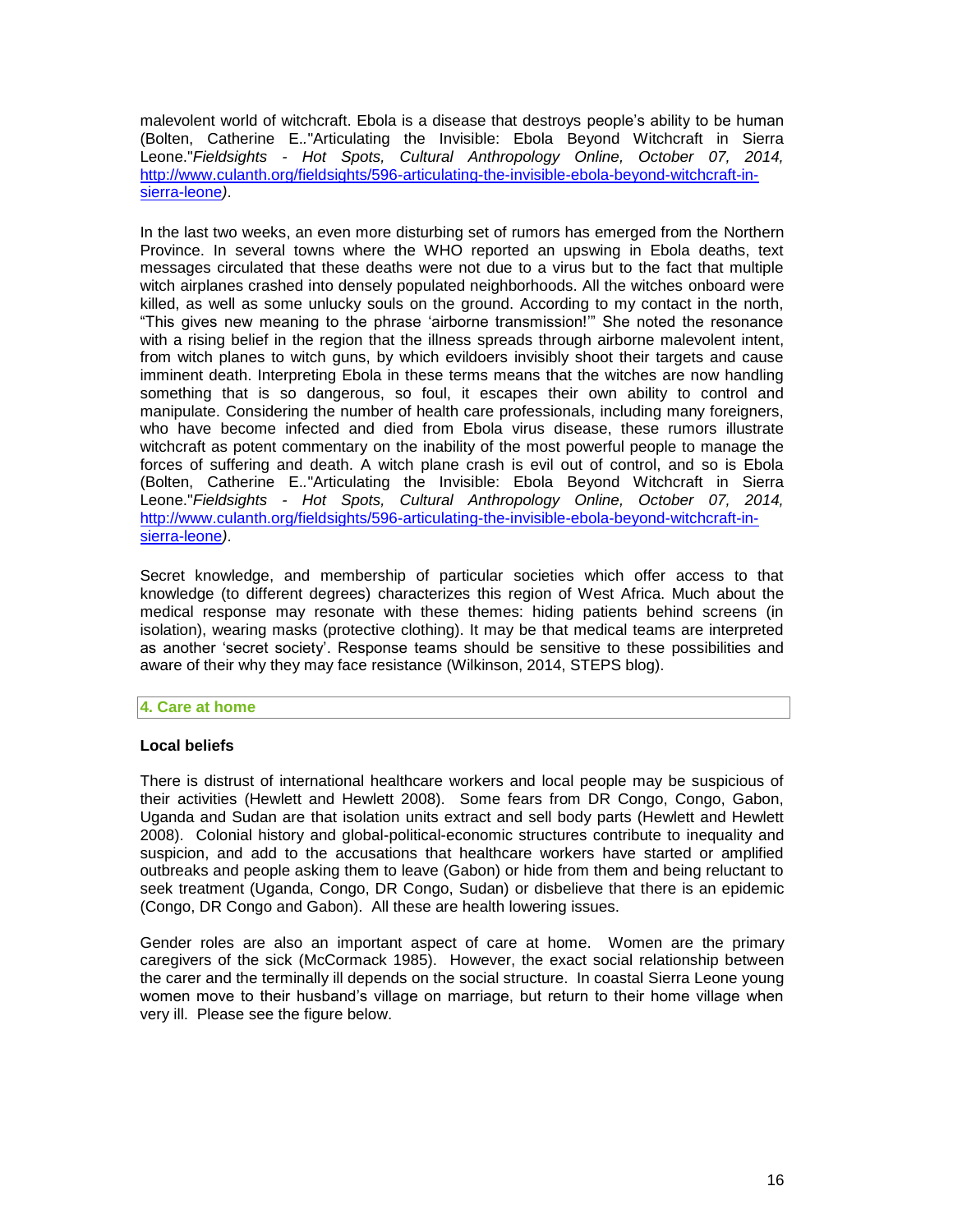| Who gives care to:     |                         |                                                |
|------------------------|-------------------------|------------------------------------------------|
| Patient                | Male patient            | Female patient                                 |
| Infant                 | Mother                  | Mother                                         |
| Child                  | Mother                  | Mother                                         |
| Young married<br>adult | Wife. Perhaps<br>mother | Mother. Perhaps mother-in-law                  |
|                        | Wife                    | Daughter. Perhaps sister or<br>daughter-in-law |

Source: MacCormack 1985

'*In the Ebola outbreak, home care is going to be very complicated - in the absence not just of water but buckets too - so it seems vital that local institutions could be used to mobilise support systems to help households when they find themselves in the position of caring for the sick. To ensure that even, if the carer in the 1+1 model was the only person who had contact with the patient, they at least had practical (and emotional) support*' (Annie Wilkinson, email communication, 2014).

In some cultures, preparing and washing the dead for burial is especially important once an epidemic has taken hold (as previously hunters may have been at more risk), as there are more sick to care for. In the Uganda outbreak women experienced substantially greater mortality than men (Hewlett and Hewlett 2008), but health education messages did not target them.

## **Behaviour change**

Healthcare workers should make activities as transparent as possible and develop trust and rapport with local people, for example the previous example about using picket fences instead of tarp for isolation units. Regular community meetings to explain control efforts and the importance of isolation units, attending funerals, walking in the community and acknowledging local people all help. Most people want and value outside help, as long as feelings of mistrust are not amplified.

In terms of risk to caregivers, health education and social mobilisation efforts and meetings should target women and women's groups and teams would be aware of their roles in caring for the sick and performing burial practices. Social mobilisation is a key component because all stakeholders should be involved to enable pooling resources and optimizing management of epidemics (Chippaux 2014).

*'With the potential move to home-based care — it is worth considering how to collaborate with 'secret' societies as these sodalities in order to disseminate public health messages. To outsiders (probably including the British army, WHO, IRC, MSF etc.) 'secret' societies appear inscrutably exotic and intractably 'traditional'. However, they are also one of the most robust, well-trusted institutions in rural areas'* (Jenny Diggins, email communication, 2014).

'*Historically, the Poro and Bundu were the most powerful political institutions in the region. Their power has been eroded by the introduction of Western forms of education and governance, but they continue to fill a whole range of very practical roles: especially in more remote parts of the country, were 'the state' has had minimal effective presence since before the war. So, for example, in Kagboro Chiefdom (where Jenny lived): it is the Poro society that mobilises men to mend potholes in the road, or clear the land around the town's health clinic from the encroaching forest.*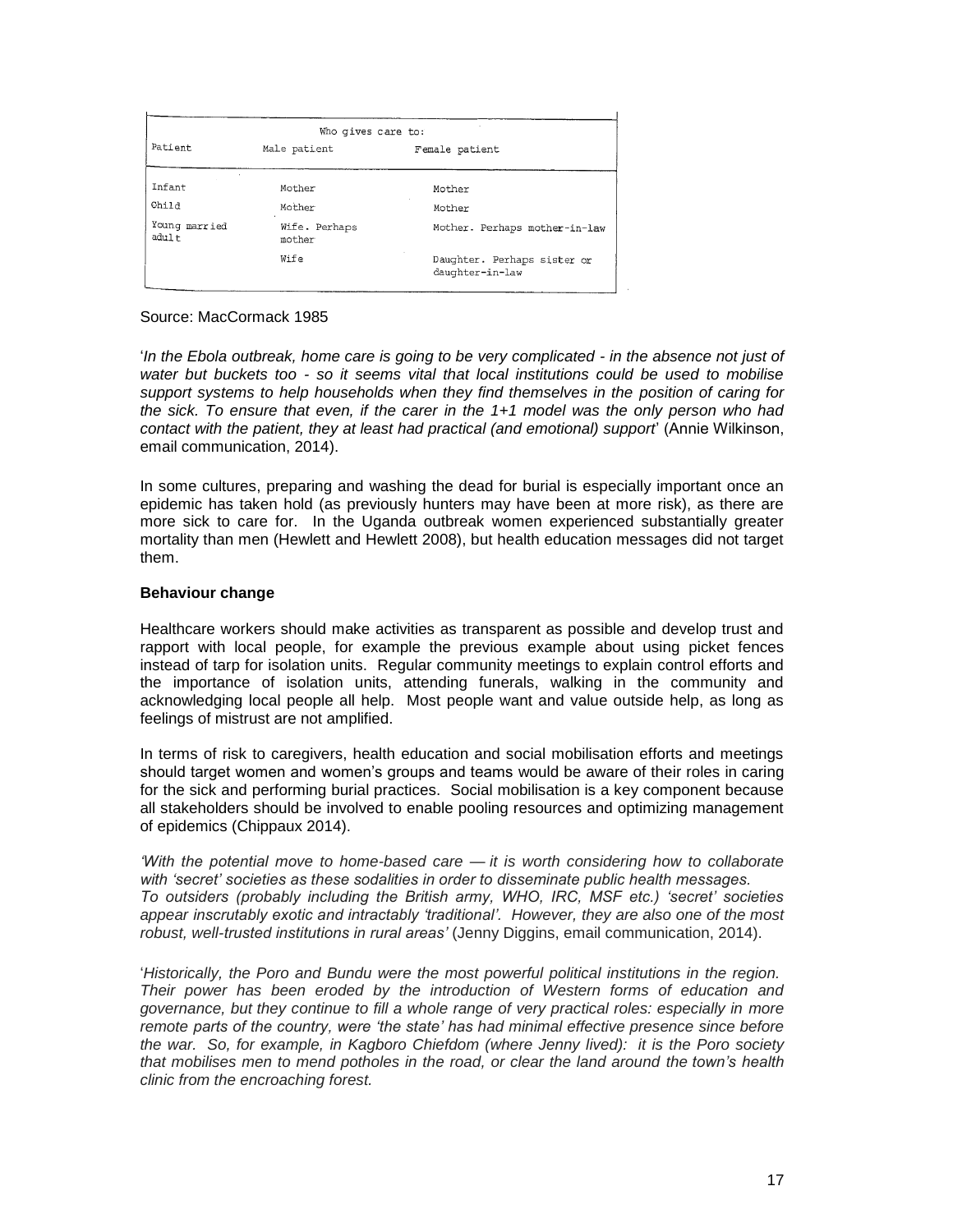*It is no coincidence that, during the war, when the state army failed to protect local communities, village residents drew directly on the model of the initiation society to organise young farmers into an effective civil defence force. Societies are an institutional structure that people understand, and trust, and that communities fall back on in times of crisis.*

*So, if there is going to be an urgent effort to provide men and women with the knowledge and resources to safely care for sick relatives at home, then it may be that the Bundu and Poro societies would be one of the most effective routes for disseminating vital knowledge, and building the structures needed for home care. In the town I lived in, Bundu leaders could summon hundreds of women to their society bush at a moment's notice'* (Jenny Diggins, email communication, 2014). Bundu leaders are already respected within their communities as health experts and, in some parts of Sierra Leone, there is a precedent for Bundu leaders receiving midwifery training from medical doctors, and using the Bundu bush as a space in which to pass that knowledge on to other women (Jambai and MacCormack 1996).

'Attention also has to be paid to how to make Ebola cases less hazardous for others, either during the process of transfer to a treatment facility or in extreme sickness and death. Single room/single carer models have been proposed. Feedback is needed from villages about the way the single carer would then be treated. One issue will be the expression of empathy for the bereaved carer, after a death has occurred, since body contact with the carer might be hazardous. There is a rich local culture of gift giving in rural Sierra Leone, and villagers should be engaged in discussion about how this cultural idiom might best be adapted to take account of EVD' (Fairhead, 2014).

'As MacCormack suggested: "If seriously ill people do enter hospital, staff must allow 'chaplaincy' visits from lineage and secret society elders, who are highly respected members of the community." Impending death is a time for ensuring that all is well in relationships between the living and those about to make their final transition. Peace must be made "lest they become wrathful ancestors… Hospitals must allow for visits of extended kin, and for ceremonies of reconciliation to be carried out on hospital premises. Otherwise the elderly patient may be taken away from hospital before a course of treatment is completed." Such 'escapes' of Ebola patients from hospitals with the support of their kin, have been a well reported feature of resistance within Ebola treatment centres. Long before global concern with Ebola arose, MacCormack recommended that in planning all health provision in this region "that lineage and secret society chiefs must participate in the planning and implementing of primary health care initiatives. They have been the health educators, herbalists and midwives for millennia, and their concern for the health and fertility of their people in genuine."' (Fairhead, 2014).

#### **5. Visiting traditional healers**

## **Local beliefs leading to visiting traditional healers**

Firstly, it is important to consider how disease is viewed within African culture. Disease is usually regarded as a punishment; a warning and sorcery is often used to explain rapid deaths in early stages of an outbreak (Hewlett and Hewlett 2008). Disease follows from a social fault (even if an unintentional one) and sorcery/disease is often linked to accumulation of wealth, lack of sharing and cooperation and explains a variety of misfortunes. In Kissi (an ethnic group in Guinea, Liberia and Sierra Leone) tradition when an infection becomes serious after simple remedies have been tried, a patient or their family will usually approach a diviner (*wanayawa*) who consults an oracle. The answer hardly varies. The patient has committed a fault which they should confess/reveal or their condition will worsen. "If you want to get better, you must reveal the improper action you have committed. If you do not speak, it is death. If someone has done good, done a service and in return you have slandered the benefactor, it is death. Forget nothing in your confession and you are saved; if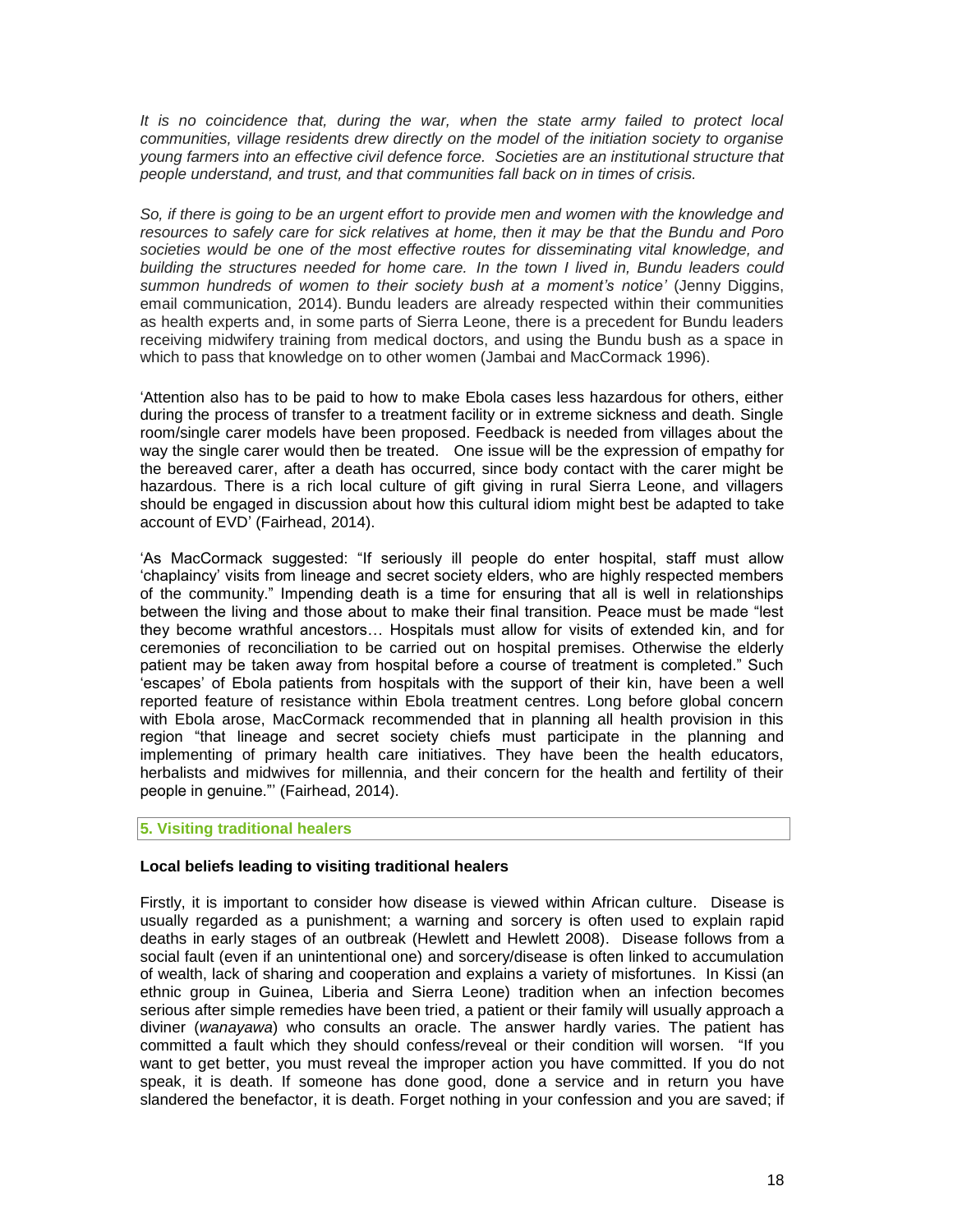you do not confess everything, you inevitably die." (Fairhead 2014). In Gabon, local healers called ngangas diagnose and treat ezanga (local name for Ebola). They use their visionary forces to see it and use a variety of techniques to extract ezanga. Not all healers treat this disease as the disease can be stronger than the healer and cause the healer's death (Hewlett and Hewlett 2008).

Those involved in the control effort have offered similar views. As one Sierra Leonean doctor commented '"The people living in these areas said there's no such thing as Ebola"'. The same doctor continued "They have their traditional beliefs and their traditional cures and they look up to their traditional leaders. Until we can bring the traditional leaders onside, it will be very difficult to convince them that Ebola even exists' [\(http://www.theguardian.com/world/2014/jul/02/-sp-ebola-out-of-control-west-africa\)](http://www.theguardian.com/world/2014/jul/02/-sp-ebola-out-of-control-west-africa) In Sierra Leone the fact that an early cluster of cases involved a traditional healer was used as

evidence to support such explanations1 (Wilkinson 2014, draft report).

Secondly, there are different kinds of informal health workers. It is not helpful to think of this as traditional and biomedical but perhaps more as locally embedded and/or renowned, or less so, along a spectrum. Part of being embedded in localities and regional networks, will be being embedded in local institutions such as the societies, as in the case of TBAs. But it could also mean village (or urban section) politics, economies, marriage etc. Their legitimacy then comes from demonstrating skill and compassion to the community, in the context of what is appropriate for these institutional ties (Wilkinson 2014, draft report and [http://tenplay.com.au/news/national/latest-news/features/365-ebola-deaths-traced-back-to](http://tenplay.com.au/news/national/latest-news/features/365-ebola-deaths-traced-back-to-healer)[healer\)](http://tenplay.com.au/news/national/latest-news/features/365-ebola-deaths-traced-back-to-healer).

Reports have emphasised the problematic role of traditional beliefs and practices assumed to be unchanging and favoured by local populations. A blog in the Economist described Ebola's spread in these terms "Many people in Sierra Leone, where an Ebola epidemic has gripped the country for the first time, refuse to accept that the disease can be tackled by Western medicine. They prefer to use traditional healers instead. This may make it spread faster.....The Sierra Leonean authorities are therefore up against both a health-care problem and a cultural one. Traditional healers and herbalists are popular across West Africa. With secret recipes of herbs and potions, they claim to cure everything from the common cold to malaria."

'*During the first outbreak, described by Peter Piot in various places, they had to rely heavily on local traditions of handling the ill, including isolation with a single caregiver if I recall correctly. There also is the reverse cultural anthropology of nosocomial and healthcare associated illnesses that involve ebols ("study back"). Sometimes there is a form of fetishized scientism that, like the nuns reusing needles in 1976 can be lethal; especially when these fetishized practices are not critically evaluated for whether they are appropriate and work; or have the conditions to work'* (Daniel Cohen, email communication, 2014).

A village studied by Annie Wilkinson in her PhD research '*had TBAs, an Imam, plus healers at various points on the "traditional" and "biomedical" scale (categories we know aren't mutually exclusive). For example, there was a man who had worked as an assistant in a pharmacy in a larger town who had married into the village and was now the de facto village doctor, providing biomedical treatments. He accepted deferred payment or rice (and sometimes nothing), and tied by kinship, he seemed genuinely to work hard for the community. He was greatly respected and appreciated and was building up a network of patients in surrounding villages too. In contrast another man would turn up once a month with* 

 $\overline{a}$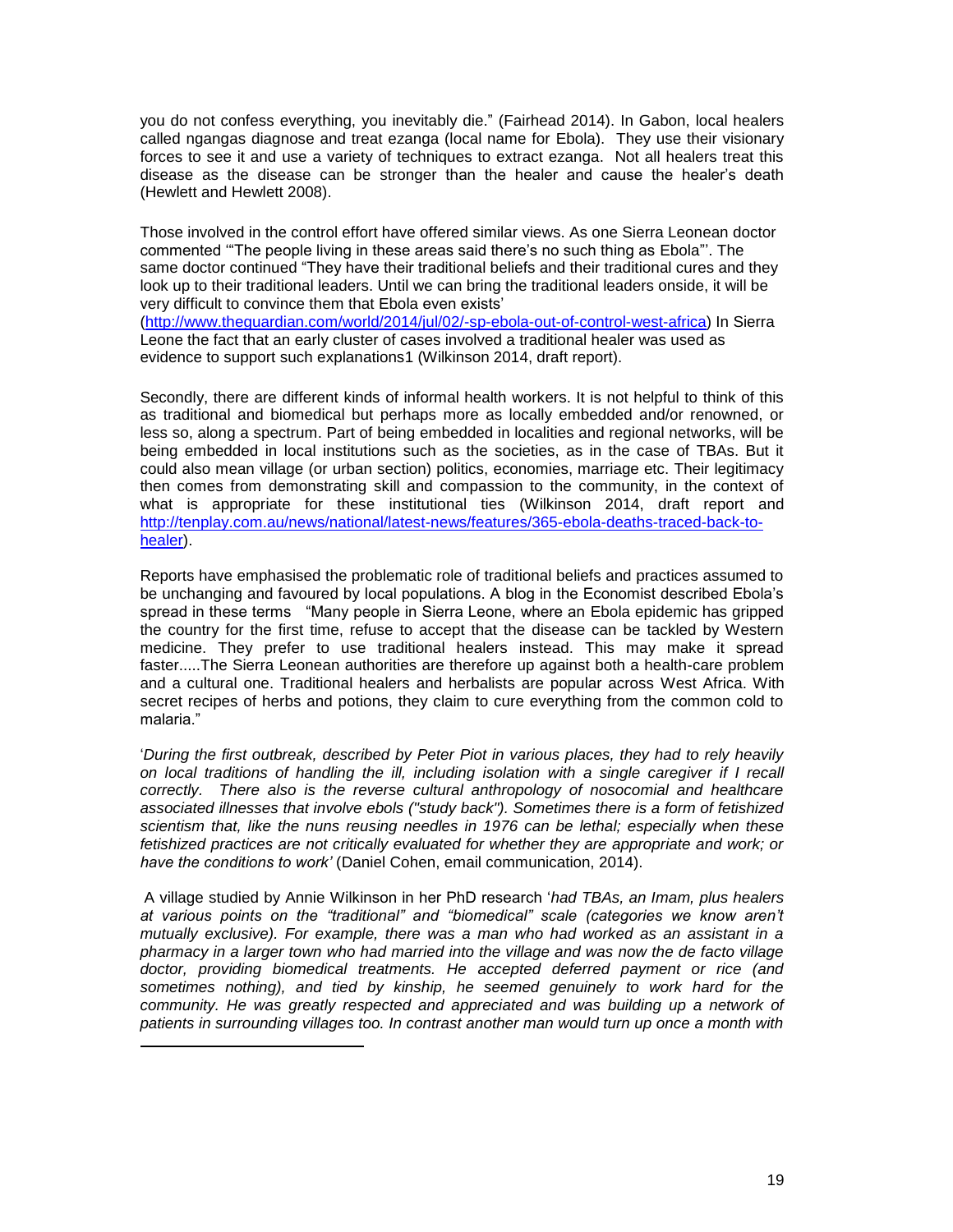*a suitcase selling both herbs and pharmaceuticals. People were more disparaging about him though they also bought his produce, presumably out of lack of other options. This was a much more financial transaction. Attitudes to him were similar to attitudes about the government facilities which were also seen as primarily a financial interaction.* 

*Urban settings, I think, also work on networks of authority and personal relationships for both the formal (government and private) and informal sectors, and sometimes between them. Certain practitioners definitely have renown and people will travel far to see consult them especially* (Annie Wilkinson, email communication, 2014)*.* 

### **How this affects health seeking behaviour**

If people believe that sorcery causes the illness they will not limit the victim's personal contact with others, they will be less likely to seek biomedical treatment at a clinic or hospital. This is because sorcery illnesses are not transmitted by touch and must be cured spiritually, usually by a healer who extracts the poison darts or identifies who sent it (Hewlett and Hewlett 2008). In Congo a person can go to a church and ask God to extract the sorcery. In both Congo and Gabon, local people treated symptoms of sorcery with medicine and antibiotics (Hewlett and Hewlett 2008, p117).

'*There are cultural attitudes ("western") that affect decision-making around health-seeking behaviour. I mentioned to others that Chippaux is too polite about sex, not using the word "semen". Although it would be nice if the very few observations of viral persistence in semen (40 days after recovery, CDC recommending 90 days abstinence) had been repeated by others, which really would not be that hard to do, and breast-milk as well. No one, to my knowledge has mentioned anal sex, or oral sex with mouth sores or other practices that have higher likelihood of infection for Ebola (as found for AIDS). Maybe even post discharge. Politeness can kill. We could at least increase our anecdotal knowledge by monitoring the western survivors*' (Daniel Cohen, email communication, 2014).

'However, even the most remote rural populations should not be assumed to be unfamiliar with concepts of modern medicine, however their engagement with them may be mediated by other logics. People are accepting of Western medicine but are ambivalent about the formal health system. The history of Lassa fever, another viral haemorrhagic disease which has been recognised as endemic in the area for decades, is relevant. For example, there are longstanding rumours about medical staff administering lethal injections. Patients have been known to avoid the Lassa ward in Kenema.

Underlying health seeking patterns, is the fact that people hold multiple models for interpreting and responding to sickness. In [Mende](http://en.wikipedia.org/wiki/Mende_people) areas, there are general categories of big and small fever, and ordinary and hospital sick, as well as specific biomedical diseases. Lassa was classified a 'big fever' and Ebola may well be too. Diseases can be understood as caused by multiple things, including germ theory or 'witchcraft'. These causes are not necessarily mutually exclusive. A diagnostic test which 'proves' someone has an illness may not be viewed as conclusive. Key to understanding health seeking is to understand how disease categories shift as the illness progresses. The way people and those around them have behaved, the events leading up to the illness and circumstances surrounding its onset all influence the model which is applied and the treatment sought' (Wilkinson, 2014, [http://steps-centre.org/2014/blog/ebola/\)](http://steps-centre.org/2014/blog/ebola/).

#### **What modifications can be made to change behaviour?**

All healthcare workers should be aware of and expect a sorcery explanation for Ebola, especially at the beginning of an outbreak. Respect and understanding for the socialeconomic-spiritual context can develop rapport and build trust. Also, people are often open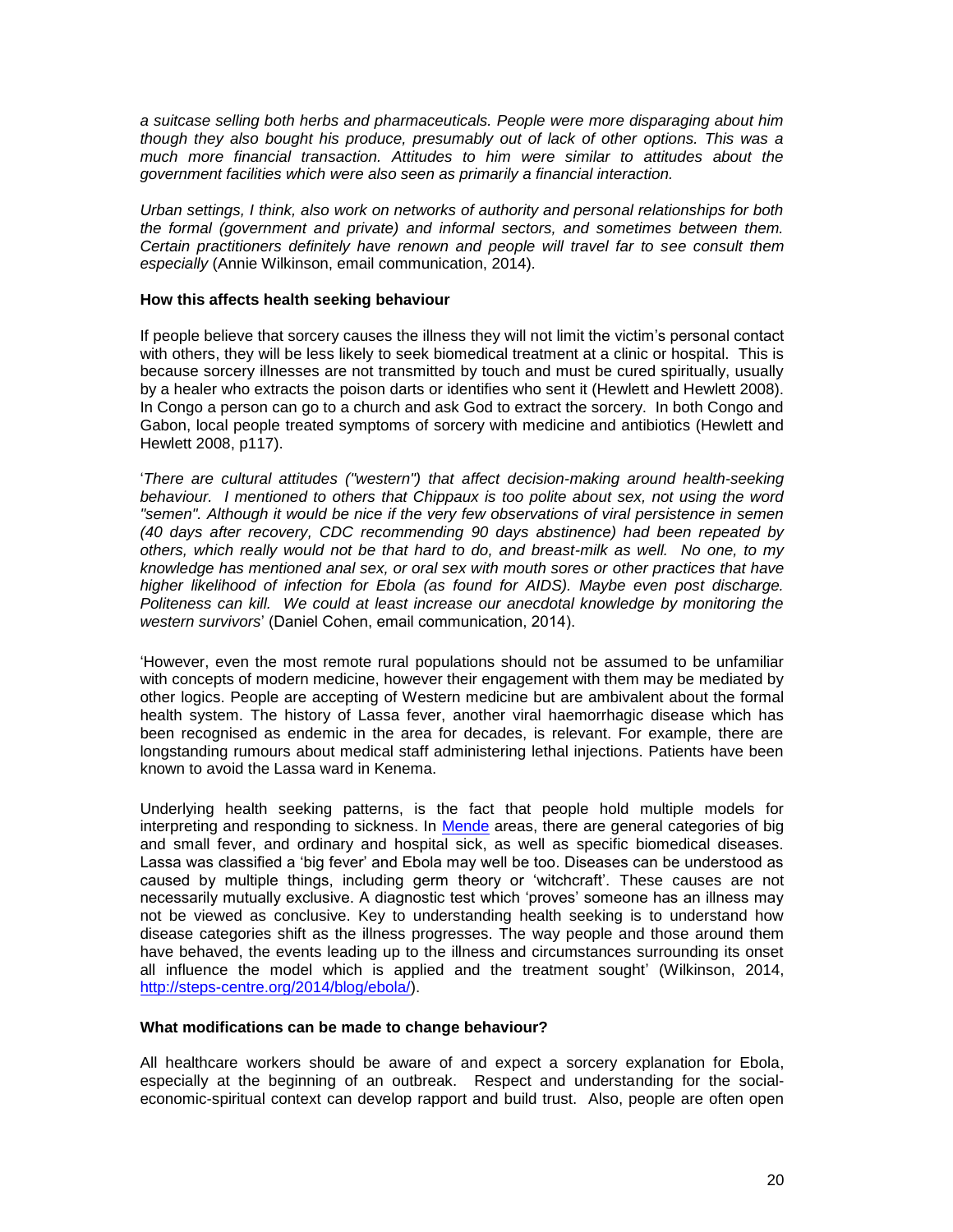to biomedical treatment even though they believe sorcery is the cause. Being able to use local criteria to distinguish sorcery from epidemic illness is useful.

### **What is the potential for mobilising/supporting informal health workers in providing more/better care for patients with suspected/confirmed Ebola and for other conditions?**

'*It is traditional healers' capital, networks and institutional ties which hold potential if mobilised/trained/sensitised/linked in to the response. They might be useful in referral, surveillance and prevention communication. Also for providing care, which of course they are already doing, but if and when the government officially move to home and community care then I think these health workers could be invaluable for supporting, staffing and lending legitimacy to those (if they want to, which is another issue!). Might also need to think about unintended consequences here – destroying the few trusted care networks there are if things go very wrong.*

However, for all my talk of legitimacy, perhaps Ebola is being perceived in such a way that *these providers are not seen as legitimate care providers? I'm unsure about this, but we do know that the hospitals are not seen as legitimate either. There is also, in Mende areas at*  least, diseases which are understood as 'ordinary sicks' and ones which are 'hospital sicks'. *But there are also ones which are definitely NOT hospital sicks, which are caused by other things (faults, transgressions, bad intent) and where care is sought out of the hospital system. In these cases biomedicine can't help and may make it worse. I suspect in some cases Ebola is fitting into this last category (not helped by the health messaging which said so clearly at the beginning that there was no treatment for Ebola)* (Annie Wilkinson, email communication, 2014).

### **What are the broader considerations that should be borne in mind should an external organisation wish to do so?**

'*Basically as above, they are not all the same, some are trusted and others are not. Some are well networked and others are not. They might not all want to help, and they may not all have communities best interests at heart. There may be friction between different providers and institutions. Finding out about well known providers in particular localities would be a good start – also asking them who they work with (perhaps they refer to a particular doctors or pharmacist – or one of the private laboratories). Also about any associations they may be*  part of which could be another network to tap into, e.g. if pharmacists have professional *associations? Even the informal ones*'. (Annie Wilkinson, email communication, 2014).

### **Would the approach be different for informal health workers who broadly offer biomedical treatment modalities, and those who broadly offer non-biomedical treatments?**

*I don't think it is necessarily hugely different. The main thing would be to engage in a respectful way as we have been advising elsewhere. More important might be how you do it in a village setting and an urban setting. Saying this, for some providers and the institutions they are embedded within, there may be particular sensitivities i.e. for TBAs there will be sensitivities about gender and secret knowledge, but this does not mean they are impenetrable.* (Annie Wilkinson, email communication, 2014).

### **What not to do**

Crucially, Ebola is transmitting through neglected health systems - a legacy of conflict and underdevelopment, of aid and development intervention fragmented under multiple NGOs and private sector agencies and beset by corruption, failing to build basic capacity. Sierra Leone's population of 6 million is served by about 120 doctors and as resource-poor hospitals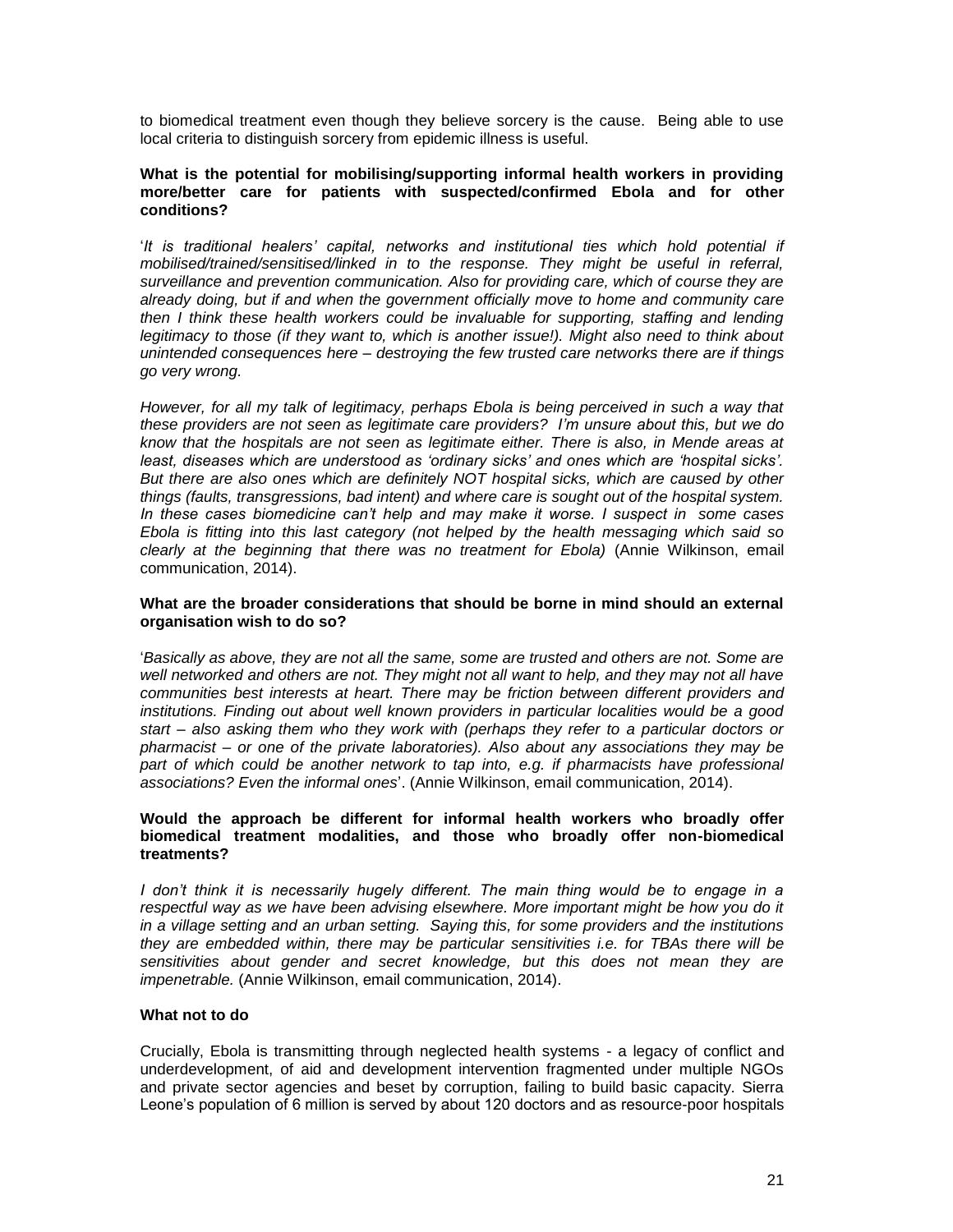became infection grounds, many succumbed. They included Dr. Khan at Kenema Government Hospital, the country's only haemorrhagic fever specialist. More than 10% of deaths have been of healthcare workers that these countries couldn't afford to lose. The recent aid focus on universal access hasn't been directed in ways that would build the resilient accessible networks of rural health and paramedicine that might have led rural people, in pre-epidemic contexts as well as now, to see hospitals and health centres as places of care – as opposed to ones to be avoided, neglected, in favour of home care and traditional healers within their pluralistic framings of disease and therapy (Leach, 2014).

## **What local people are doing**

Currently, it is the deep rural areas that have managed to isolate themselves from such 'development' that are now successfully isolating themselves from Ebola, drawing on stillintact chieftaincy and local structures to enact bye-laws to prevent kin from infected areas entering. Malema Chiefdom, where I lived in the late 1980s, is surviving Ebola as it survived the war – and very likely the smallpox epidemics of the 1970s – by withdrawing, and locallymanaged quarantines (Leach, 2014).

## **6. Decision making around health seeking behaviour**

# **Care seeking behaviour and Ebola in Sierra Leone (Lipton 2014)**

'During times of illness people often stay with close family who care for them. Sometimes this involves medium and long distance travel, such as when those living upcountry come to the city for better access to medication and healthcare, or city dwellers travel across town to family compounds. Routine illnesses, such as Malaria, have similar symptoms as Ebola, so they do not necessarily cause as much alarm as might be expected.

When people get sick they often inform their friends, family and neighbours, who show sympathy, provide financial support, medicine, food, and prayer. People are now wary about publicizing their illness as they might be considered to have Ebola, and reported to the authorities. This also intensifies the desire to be with close family who can provide protection. Those who are more socially distant, or have strained relations, are more likely to report someone to the authorities than close family.

Although medical doctors are generally highly respected, and people in Freetown are normally keen to seek medical attention (at pharmacies and hospitals) if resources permit (people often borrow money from friends/family), there is now a widespread distrust of hospitals and Ebola treatment facilities. People fear being wrongly diagnosed with Ebola, and either harmed by the treatment process or worry that they will catch Ebola in hospital. In part this attitude stems from a distrust of the motivations and the capabilities of the government during the crisis, who many feel willingly benefit at the expense of ordinary people.

Many continue to buy medication from local pharmacies, but are forced to in underhand ways now that they many are officially banned from operating.

There is a general willingness for individuals to adopt multiple methods in regard to care and wellbeing. Medical assistance often goes hand in hand with prayer and religious practices, and consultations with herbalists (traditional healers)'.

### **7. Behaviour during a health crisis (cholera crisis)**

It is important to consider that people's behaviour changes during epidemics, something that is often left out of traditional disease models which ignore social science and anthropological approaches. Leach and Scoones (2013) provide a valuable critique of outbreak models: The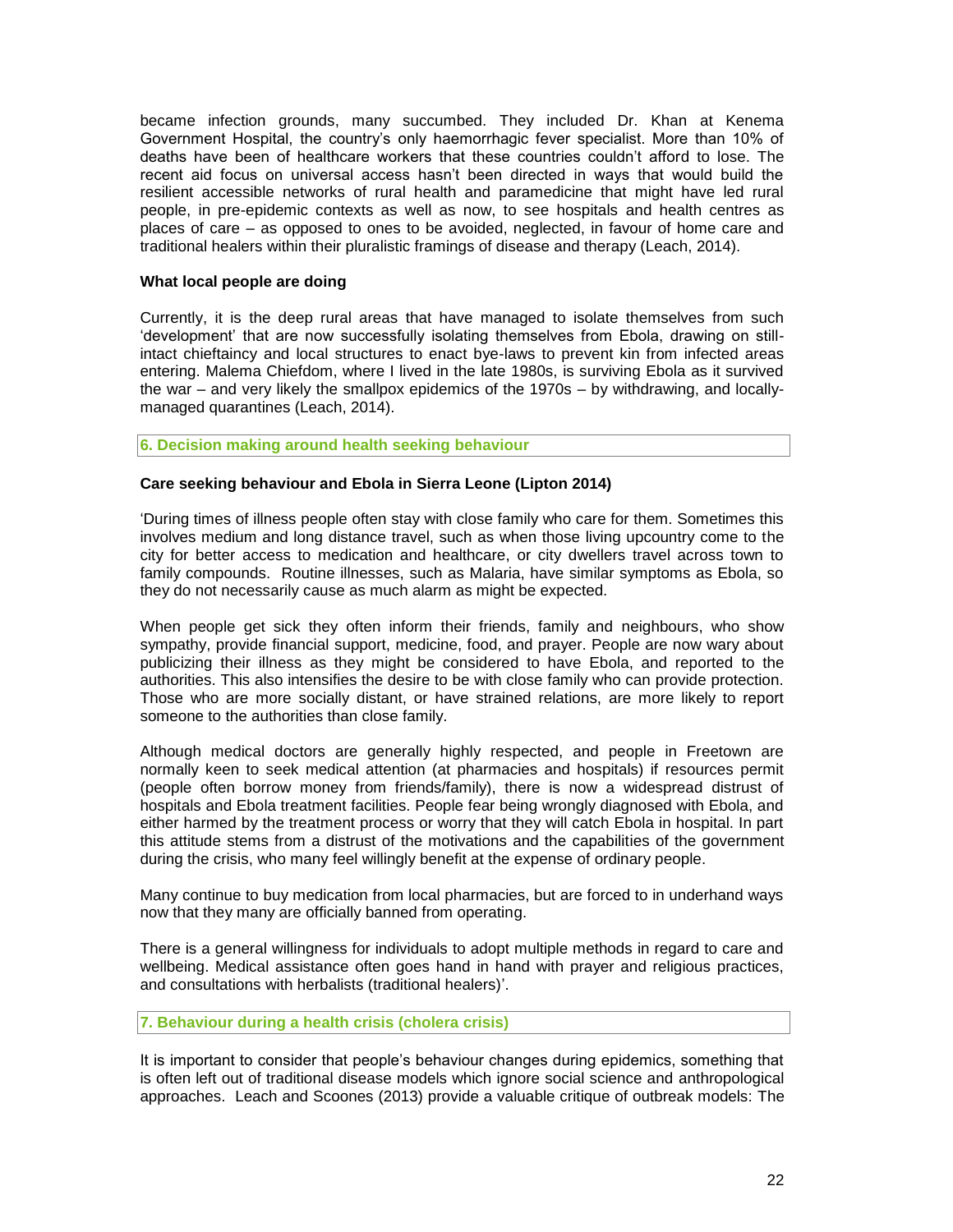resulting slow viral spread presented was central to the projected success of the model control strategy, requiring local containment within 30 days. Yet, other work suggests that outbreaks are especially common in peri-urban semi-intensive poultry production areas, where the disease may spread much faster. Spread was modelled from a 1994 migration and work survey, but this was restricted to formal workplaces, ignoring movement associated with informal activities. The model assumed no changes in behaviour as the pandemic accelerated, ignoring possible absences from schools, workplaces and other social distancing. Finally, it was assumed that implemented measures for detection and movement restriction would work smoothly e heroic assumptions contradicted by other studies (Safman, 2010; Scoones, 2010).

Padmawati and Nichter (2008) carried out ethnographies of formal and informal commodity chains, from production through distribution to marketing. They found that likely exposure was highly differentiated by age, gender and occupation, while risk perceptions significantly affected people's behaviour, with clear implications for any age or sex-structured model.

An online article explains how during this health crisis there have been narratives emerging which draw parallels to the war. Ebola invaded Sierra Leone using an eerily similar path as Revolutionary United Front rebels twenty-three years ago. From Kailahun, the farthest eastern district, the virus has coursed its way, inch by destructive inch, into the heart of the country and the imaginations of Sierra Leoneans. Along the way, it has met with varying public attitudes and a government response that parallels what the rebels encountered as they marauded through the countryside to eventually lay waste twice to the capital Freetown. It is in the competing narratives of the outbreak that the comparisons have been most striking, however, as two publics have emerged—each adhering to a version of events to reinvent others in a time of Ebola. This essay narrates these efforts and reflects upon the implications for political stability in the Mano River region (*Batty, Fodei."Reinventing "Others" in a Time of Ebola ."Fieldsights - Hot Spots, Cultural Anthropology Online, October 07, 2014,*  <http://www.culanth.org/fieldsights/589-reinventing-others-in-a-time-of-ebola>*)*

#### **8. Effective behaviour change interventions- what is acceptable/appropriate**

Bending the epidemic and trust curve needs community collaboration, local involvement, respectful dialogue and joint solution-finding, in areas like ritual creativity to identify new burial practices that meet both socio-cultural needs and infection-reducing protocols; and in how triage and treatment units are located, designed and staffed. Fortunately those designing and funding the response are now listening. But will it be quick enough, and can it overcome such a history of de-development and structural violence? (Leach, 2014)

It is important to have '*a clear sense of the institutional fabric of rural areas. A lot of the discourse around this health crisis has been one of "state failure". At a local level (in rural areas, at least) there are some fairly robust, well-trusted, institutions. Sadly, I think this is less true of urban areas. There is a potential role of the Bundu and Poro Societies in the Ebola response. One of the most distinctive characteristics of social life for most language groups across this region, is the central role played by gendered initiation sodalities. Across rural*  regions, almost every young women is initiated into the Bundu society, whilst every young *man is joined into the Poro. Initiation involves a period of seclusion during which initiates undergo a series of ritual and bodily transformations, and are taught esoteric and practical knowledge necessary for adulthood.*

*To outsiders (probably including the British army, WHO, IRC, MSF etc.) these so-called 'secret' societies appear inscrutably exotic and intractably 'traditional'. However, they are also one of the most robust, well-trusted institutions in rural areas. I think that — with the*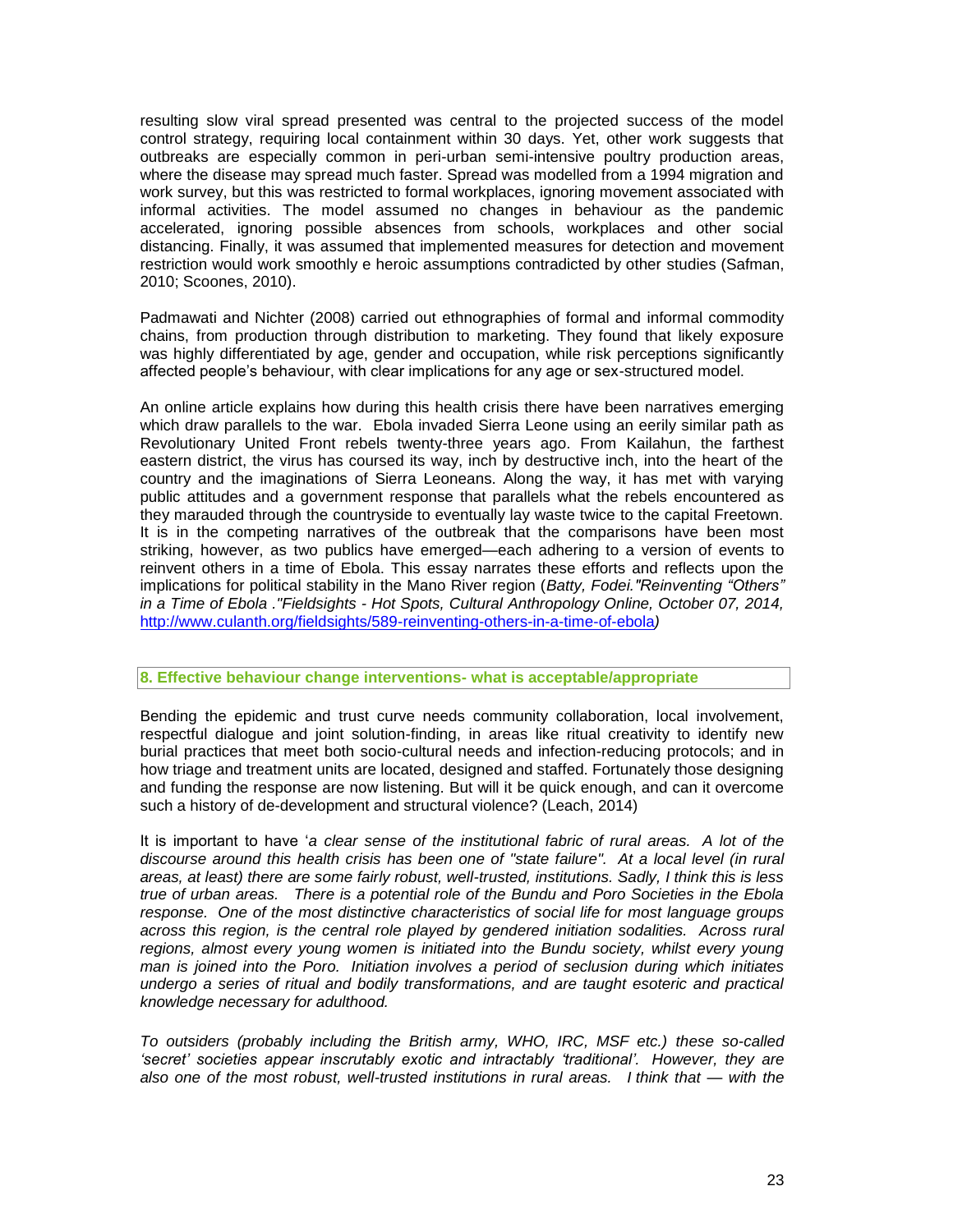*potential move to home-based care — it is worth considering how to collaborate with these sodalities in order to disseminate public health messages.*

*Historically, the Poro and Bundu were the most powerful political institutions in the region. Their power has been eroded by the introduction of Western forms of education and governance, but they continue to fill a whole range of very practical roles: especially in remoter parts of the country, were 'the state' has had minimal effective presence since before the war. So, for example, in Kagboro Chiefdom where I lived: it is the Poro society that mobilises men to mend potholes in the road, or clear the land around town's health clinic from the encroaching forest.*

*It is no coincidence that, during the war, when the state army failed to protect local communities, village residents drew directly on the model of the initiation society to organise young farmers into an effective civil defence force. It strikes me that societies are an institutional structure that people understand, and trust, and that communities fall back on in times of crisis.*

*So, if there is going to be an urgent effort to provide men and women with the knowledge and resources to safely care for sick relatives at home, then it may be that the Bundu and Poro societies would be one of the most effective routes for disseminating vital knowledge, and building the structures needed for home care. In the town I lived in, Bundu leaders could summon hundreds of women to their society bush at a moment's notice. Bundu leaders are already respected within their communities as health experts and, in some parts of Sierra*  Leone, there is a precedent for Bundu leaders receiving midwifery training from medical *doctors, and using the Bundu bush as a space in which to pass that knowledge on to other women (Jambai and MacCormack 1996)'* (Jenny Diggins, email communication, 2014).

#### **Community engagement brief (draft)**

Reflecting comments from Paul Richards, Melissa Leach, Ann Kelly, Almudena Mari Saez, Pauline Oosterhoff and Annie Wilkinson

'Entry into a rural community using a staggered approach seems sensible, as does a participatory approach which builds on the knowledge and perspectives of the community, this may not work so well in urban areas. A good feature is the emphasis on addressing other community needs, not just Ebola. Having a clear focus on the collateral damage done by Ebola is a community concern, and thus a very good opportunity for a meeting of minds. Also, be mindful of difference within communities, men, women, children, more and less powerful communities members are all different.

Meetings are usually held in buildings known as a court or community barri. A barri meeting is the place to hold discussions with elders, and others may be allowed or encouraged to attend. There are protocols for such meetings (the visitors need to know the gift protocols, for example).

Facilitating a community meeting is a skilled process. Some key points from the experience of our team, especially colleagues at Njala, are:

- The meetings will have to be held in local languages, with translation not for the meeting but for the visitors.
- The work of facilitating the meetings has to be done if possible -by trained local teams.
- As the community is not a harmonious entity it is a good idea to hold separate meetings for men, women, elders, youth, and children, followed by plenary sessions which might bring delegates of these groups back together. Our team have found talking to the children - girls and boys separately was extremely illuminating.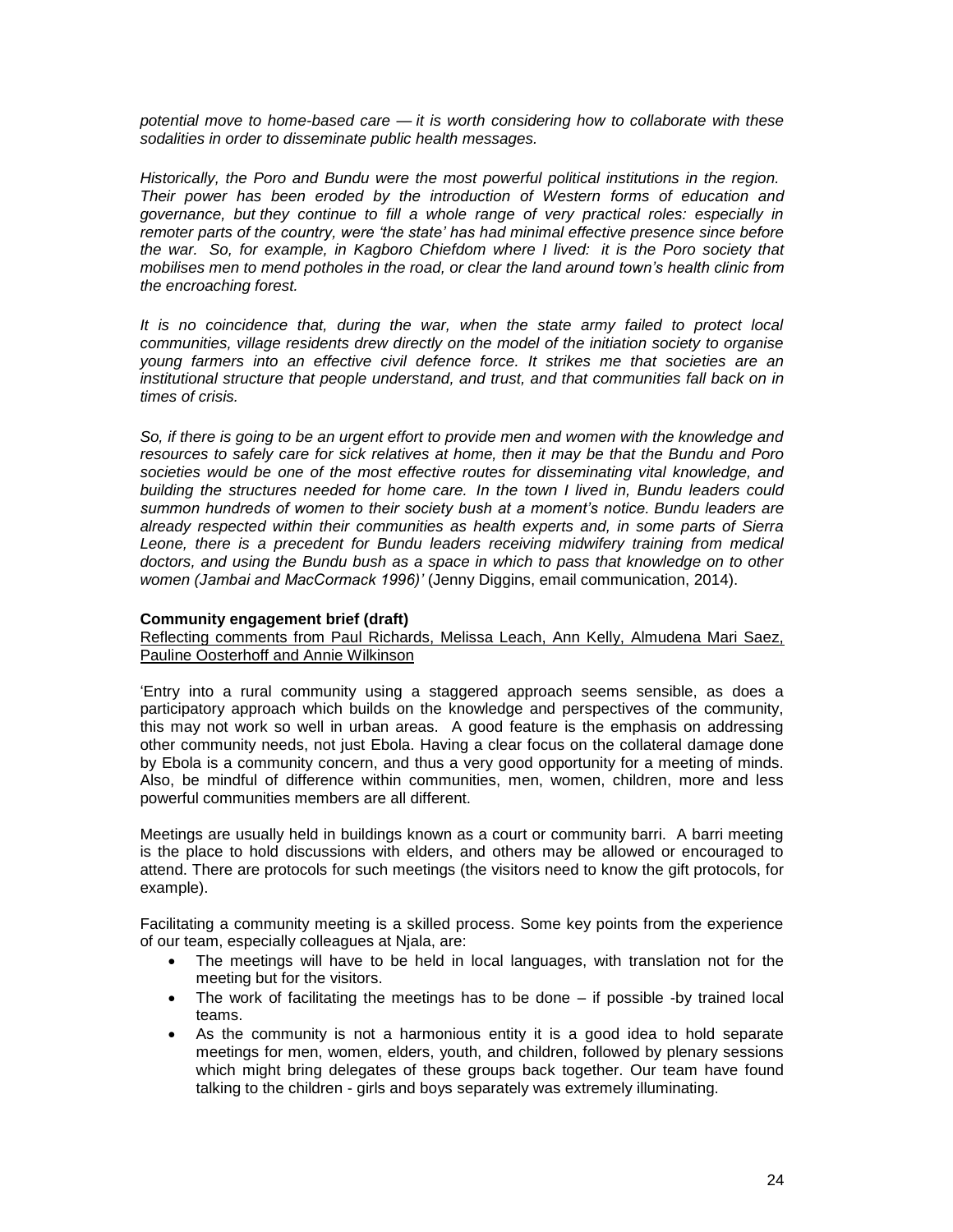A feature of these meetings was having a facilitator and a separate person to monitor side talk. A village barri is open-sided and there is constant commentary coming from those who are half in the meeting, or outside and listening from a distance. A common experience is that there will be agreement from the main part of the meeting, that turns into disagreement when the additional commentary is taken into account

Assume knowledge not ignorance, start discussions by establishing what people know, understand or think; build from there to offer and share information on what is known, including correcting any misunderstandings arising from prior misinformation (for example about Ebola and bushmeat, or that there is no treatment, or that Ebola always kills. Meeting with key groups separately, taking active steps to record dissent, plenary sessions to probe the dissent. Not rushing and possibly repeating the whole process to give dissenters ample time to express worries and be encouraged that the process is taking their views into account. The aim would be to build up a clear, shared understanding of a set of key points around the relevant issue (for example what one needs to do to minimise infection risks; the transmission pathways of Ebola and hence how to minimise risks, and to discuss openly what to do - with the aim of generating jointly-produced, and therefore owned, solutions which are grounded in local realities and therefore more likely to work

- If possible, having trained local people (by which we mean very local not just from Sierra Leone) is important for languages, to navigate nuances and variations in local protocol such as those around gifts, and also to ensure that exactly the right people are respected and included in the right ways (for example, not just categories, but which particular elders, society officials etc. – also local healers, pharmacists....
- Finally, when asking people to identify what are the most important health issues in their locality be careful about the expectations you might generate. It will perhaps help to offer practical and achievable deliverables: wash and sanitation in the village, at school, (latrines, cleaning wells, repair water pumps, etc.), clotheslines and health centres for whole population. This will be necessary anyway to set the ECU and will be a benefit for the whole community and not only for Ebola patients. And it may help the community to trust the outside team'

**Systematic underdevelopment** (Scoones, 2014, [http://www.huffingtonpost.co.uk/ian](http://www.huffingtonpost.co.uk/ian-scoones/ebola-international-development_b_5975608.html)[scoones/ebola-international-development\\_b\\_5975608.html\)](http://www.huffingtonpost.co.uk/ian-scoones/ebola-international-development_b_5975608.html).

'On a wider scale, the Ebola crisis has exposed the consequences of a pattern of systematic 'underdevelopment' or 'structural violence', and the implications of deep-seated unequal global relations. Yet poverty, inequality, conflict and unsustainability in poor, far-off places can usually be ignored. Pigeon-holed into suitable labels of 'conflict prone', 'failed state' or 'weak governance', development acts to displace such challenges. Yet viruses know no boundaries, and the threat of the Ebola outbreak has rung alarm bells far away in the seats of global economic and political power (Scoones, 2014, [http://www.huffingtonpost.co.uk/ian](http://www.huffingtonpost.co.uk/ian-scoones/ebola-international-development_b_5975608.html)[scoones/ebola-international-development\\_b\\_5975608.html\)](http://www.huffingtonpost.co.uk/ian-scoones/ebola-international-development_b_5975608.html).

Unsettling questions are raised. We must ask whether the Ebola crisis is in large part the result of failed development, and indeed systematic underdevelopment and inequality entrenched by development policies imposed by western countries. For many years, West Africa has suffered the consequences of structural adjustment and economic reform pushed as a condition of aid. This has resulted in the hollowing out of states and the decimation of public services, including health systems. In poor countries in West Africa, this active neglect has surely been a contributory factor to the devastation being wreaked by Ebola. This in turn has been compounded by shifting service provision to the private sector and failing to train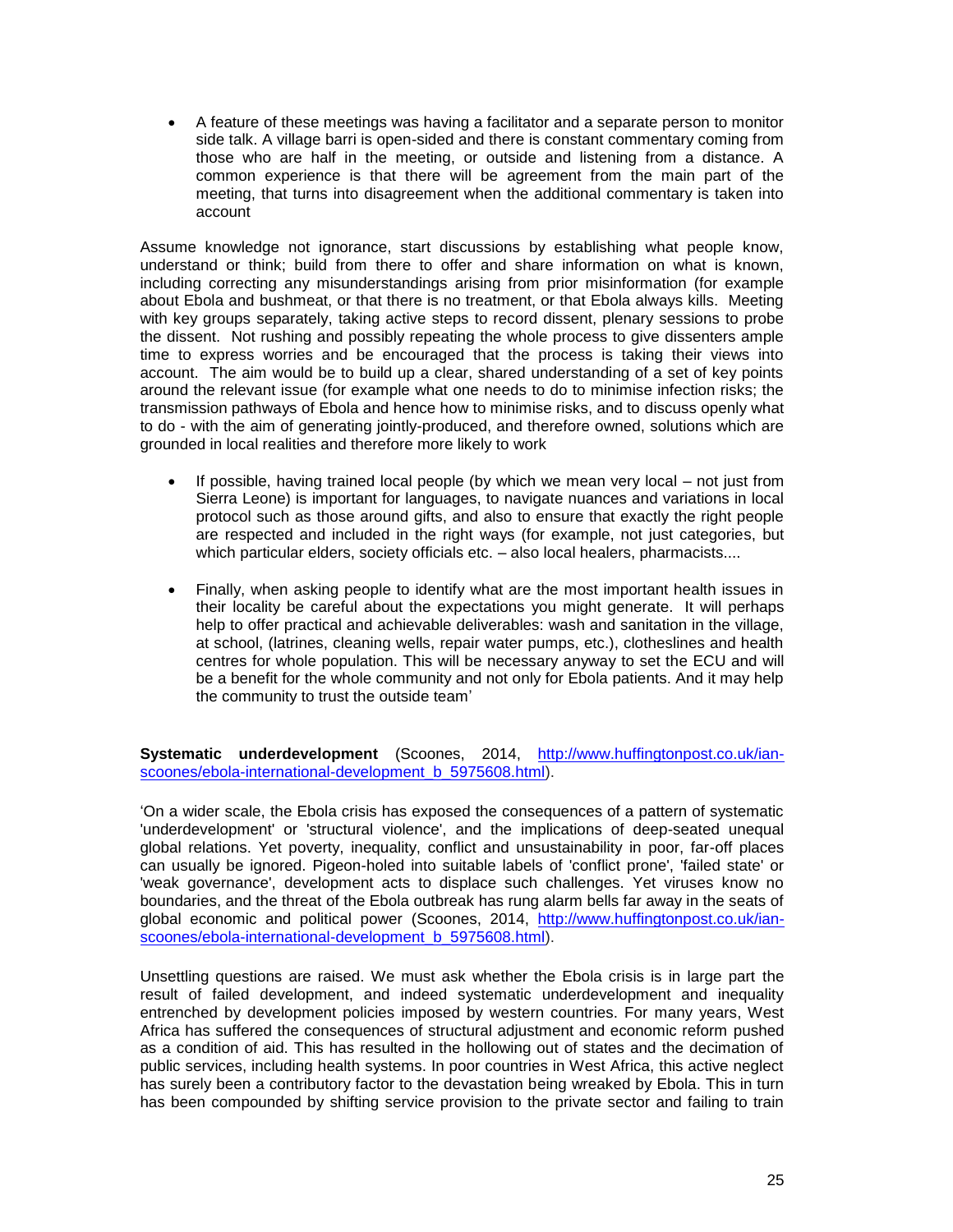professionals and support state capacity in health and other services. This has resulted in an inability to spot and respond to the crisis, both in West Africa, but also internationally.

Zoonotic diseases such as Ebola initially emerge due to [a complex combination of ecological,](http://steps-centre.org/project/drivers_of_disease/)  [economic and social drivers.](http://steps-centre.org/project/drivers_of_disease/) We don't know the details of the recent Ebola emergence, but we must ask whether development policies have been part of the cause. For example, does an advocacy for private sector investment - in mining, large-scale agriculture and so on result in forms of ecological and social dislocation and disruption that feed into such crises, facilitating spill-over and spread of disease? Complex ecological dynamics in forest-farm ecosystems may have resulted in changes of bat-human interactions causing the disease to spread. But again, we must ask whether environmental and land use policies have at least been in part a cause. For example, have our poor understandings of environmental and forest change, and the top-down interventions that have been promulgated by donors, NGOs and governments made things worse?

The most affected countries in West Africa have been subject to long-running conflicts. These have resulted in population movements, changes in social dynamics and deepening poverty. Development aid efforts have invested considerable sums in post-conflict 'reconstruction'. But we must ask if much of this has missed the mark, failing to build social relations, community fabrics and institutions that provide the basis for effective responses to disease outbreaks, and the forms of resilience needed to weather crises. Reconstruction may have been only superficial, creating new forms of vulnerability to unexpected shocks such as Ebola.

Where growth has happened following conflict, it has been exceptionally uneven. Inequalities and vulnerabilities have risen. We must ask whether rapid urbanisation, precipitated by unequally distributed economic growth, has created new forms of vulnerability, especially for the poor. In the absence of urban planning and effective service provision due to inadequate state finances, the conditions for rapid spread of disease is set, exposing the most marginal to heightened risks'.

In terms of lessons for development, these stories tell us that humanitarianism is vital but it must be early enough, and appropriate. It tells us that development as aid to so-called 'fragile states' is important, but that if privatised, fragmented and spent in projects not attuned to local realities and knowledge, it can be deeply unproductive and damaging – as so much around health, environment and rural development in the region has been (Leach, 2014).

# **9. Summary of the Ebola Response Anthropology Platform**

The Ebola Response Anthropology Platform is co-ordinated by anthropologists at LSHTM, IDS and the Universities of Sussex and Exeter, this aims to contribute to a co-ordinated, adaptive and iterative response to the Ebola outbreak. By drawing upon existing anthropological expertise, and undertaking targeted fieldwork, the aim is to enhance current efforts to contain the epidemic by providing clear, practical, real-time advice about how to engage with crucial socio-cultural and political dimensions of the outbreak and build locallyappropriate interventions.

The specific objectives of the Platform are:

- 1. To identify, connect up and support in-country anthropological and other social science capacity working in African countries affected by Ebola and to provide a basis for interaction with clinical, scientific and outbreak control teams.
- 2. To help key stakeholders, practitioners and researchers to access information, findings and background resources about the socio-cultural, historical, economic and political dimensions of Ebola.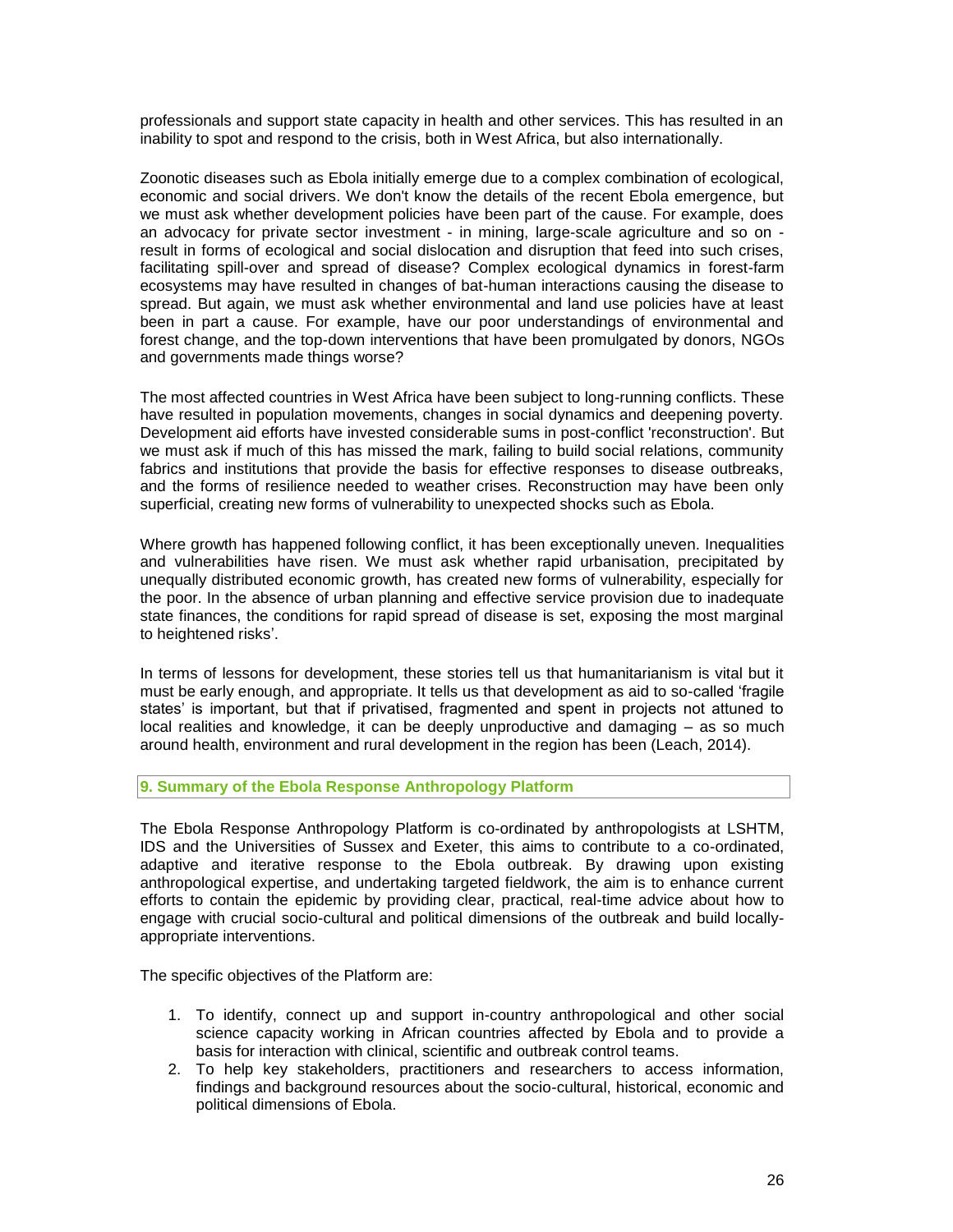- 3. To support relief teams and in-country clinical and social scientific capacity through training and guidelines oriented towards strengthening community-based activities
- 4. To provide rapid responses by e-mail, conference calls and web-based dialogues to operational questions raised by those working for NGOs, government and international agencies about how to contain the epidemic effectively.
- 5. To cultivate appropriate anthropological resources and networks positioned to mobilise a rapid, substantive, socially-informed response to future Ebola outbreaks in vulnerable places - – such as Mali, Cote d'Ivoire, Senegal, Uganda, South Sudan, DRC
- 6. To inform global health policy by drawing lessons from the Ebola response and advancing a comparative perspective on Ebola and other emerging infections, around key themes such as: the interface between justice, security and emerging infections; ethics, pharmaceutical trials and humanitarianism.

The Platform is just getting up and running but the page has had 313 views in less than 2 weeks. Fred Martineau and Melissa Parker, LSHTM are key contacts for the platform. The temporary website address is: [http://www.heart-resources.org/ebola-response-anthropology](http://www.heart-resources.org/ebola-response-anthropology-platform/)[platform/.](http://www.heart-resources.org/ebola-response-anthropology-platform/)

## **7. Additional information**

### **Author**

This query response was prepared by **Catherine Grant (Holley), [c.grant@ids.ac.uk](mailto:c.grant@ids.ac.uk)**

### **Contributors:**

James Fairhead Jenny Diggins Clare Chandler Dan Cohen Mariane Ferme Fred Martineau Annie Wilkinson

#### **References**

Faye, Sylvia Landry 2014 "How anthropologists help medics fight Ebola in Guinea. <http://www.scidev.net/global/cooperation/feature/anthropologists-medics-ebola-guinea.html>

Fairhead (2014) The significance of death, funerals and the after-life in Ebola-hit Sierra Leone, Guinea and Liberia: Anthropological insights into infection and social resistance

<http://www.who.int/mediacentre/factsheets/fs103/en/>

Leach, M (2014) Ebola and beyond: Equality, sustainability, security - interlaced challenges in a global development era, Sussex Development Lecture, 9 October 2014

Background paper for the Ebola Response Anthropology Platform and IDS 'Ebola and Development' initiative

*Hoffman, Daniel and Moran, Mary."Ebola in Perspective."Fieldsights - Hot Spots, Cultural Anthropology Online, October 07, 2014, http://www.culanth.org/fieldsights/585-ebola-inperspective*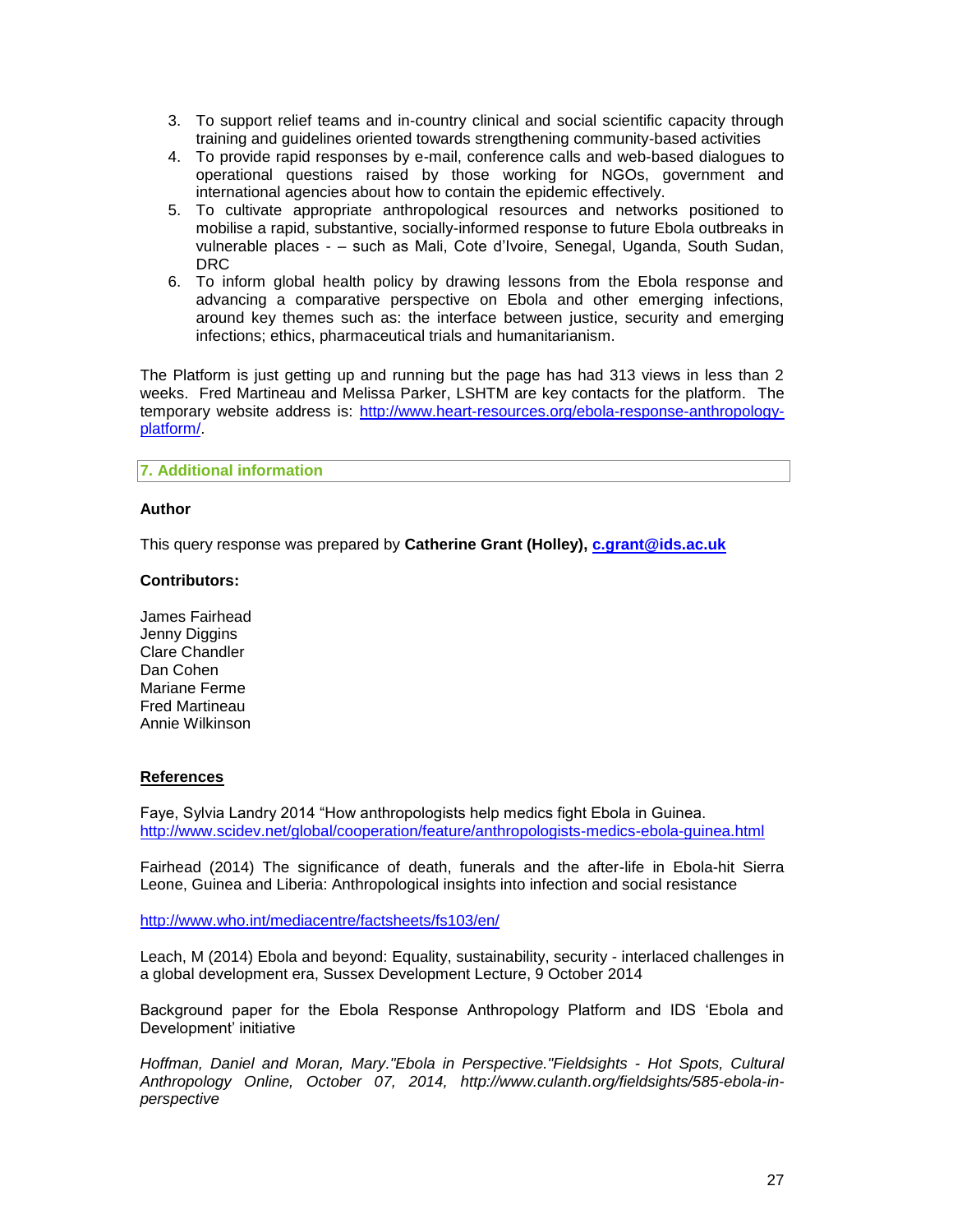Secret Medicines, Magic, and Rites of the Kpelle Tribe in Liberia Author(s): William E. Welmers Source: Southwestern Journal of Anthropology, Vol. 5, No. 3 (Autumn, 1949), pp. 208-243).

Ferme, M (2001) The Underneath of Things: Violence, History, and the Everyday in Sierra Leone, University of California Press, 299 pages

Padmawati, S., & Nichter, M. (2008). Community response to avian flu in Central Java, Indonesia. Anthropology & Medicine, 15(1), 31e51.

<http://www.culanth.org/fieldsights/585-ebola-in-perspective>

MacCormack, C.P. (1985) Dying as Transformation to Ancestorhood: The Sherbo Coast of Sierra Leone, Sonderband, 4/85, 117-126

Chippaux (2014) Outbreaks of Ebola virus disease in Africa: the beginnings of a tragic saga, Chippaux Journal of Venomous Animals and Toxins including Tropical Diseases 2014, 20:44, [http://www.biomedcentral.com/content/pdf/1678-9199-20-](http://www.biomedcentral.com/content/pdf/1678-9199-20-44.pdf) [44.pdf](http://www.biomedcentral.com/content/pdf/1678-9199-20-44.pdf)

Jonah Lipton, 21/10/14, Care and Burial Practices in Urban Sierra Leone

Fairhead, J. and M. Leach (1996) *Misreading the African Landscape: Society and ecology in a forest-savanna mosaic*. Cambridge: Cambridge University Press.

Fairhead, J. and M. Leach (1998) *Reframing Deforestation: Global analyses and local realities – studies in West Africa*. London: Routledge.

Galtung, Johan. "Violence, Peace, and Peace Research" *Journal of Peace Research*, Vol. 6, No. 3 (1969), pp. 167-191

Gilens, Martin and Benjamin Prince (2014) Testing Theories of American Politics: Elites, Interest Groups, and Average Citizens. *Perspectives on Politics*, Vol. 12/No. 3 564-581.

Gilligan, James (1997) *Violence: reflections on a national epidemic*. New York: Vintage Books.

Piketty, Thomas (2014) *Capital in the 21st Century*. Harvard University Press

Ribot, Jesse C. (2009) Vulnerability does not just Fall from the Sky: Toward Multi-scale Propoor Climate Policy,‖ in Robin Mearns and Andrew Norton (eds.), *Social Dimensions of Climate Change: Equity and Vulnerability in a Warming World*. Washington, DC: The World Bank.

Richards, Paul (1996) *Fighting for the Rain Forest: War, youth and resources in Sierra Leone.* London: James Currey and Heinemann.

Wilkinson, Richard and Kate Pickett (2009) *The Spirit Level: Why equality is better for everyone.* London: Penguin.

Wilkinson, A (2014) Draft report, available on request